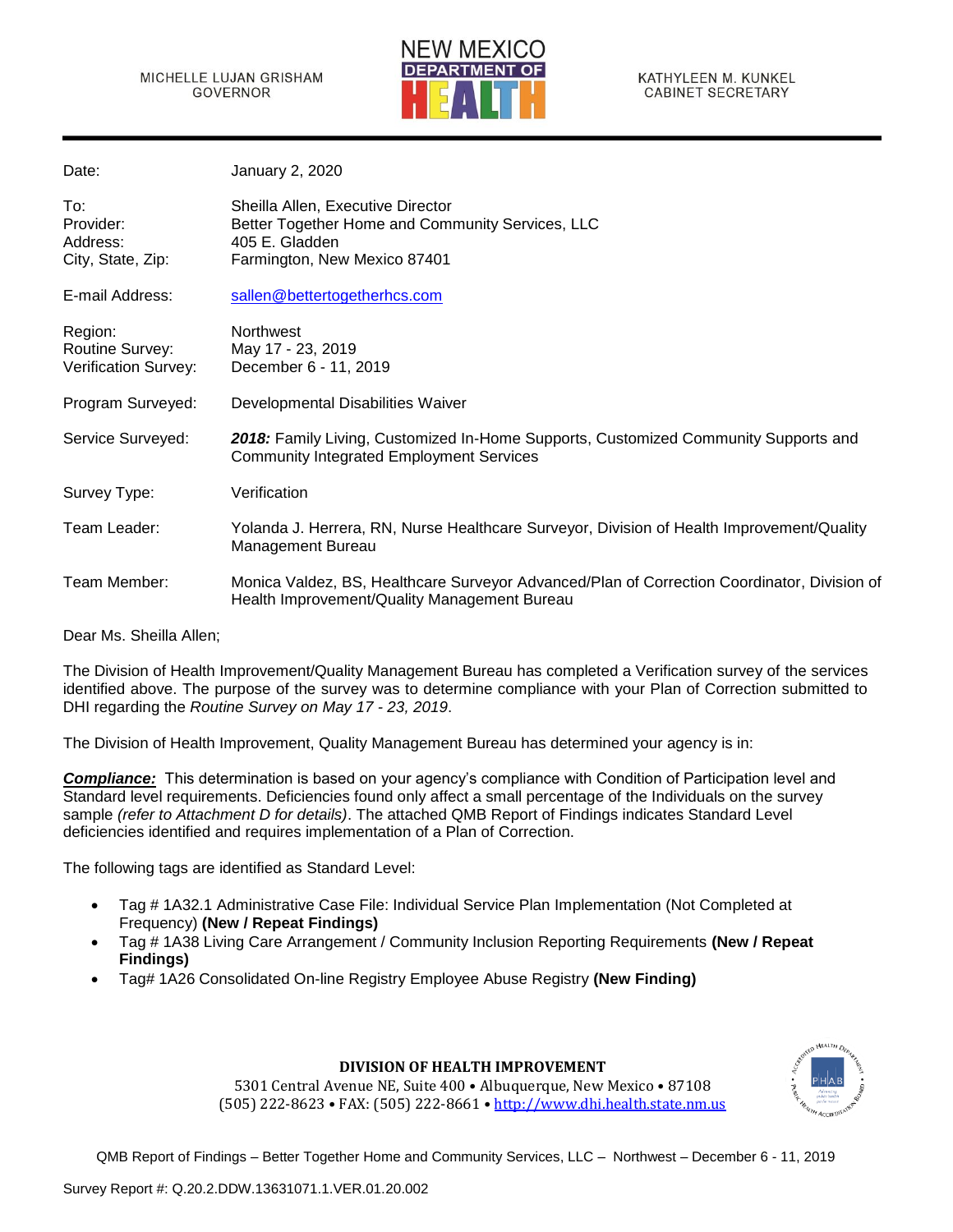However, due to the new/repeat deficiencies your agency will be required to contact your DDSD Regional Office for technical assistance and follow up and complete the Plan of Correction document attached at the end of this report. Please respond to the Plan of Correction Coordinator within 10 business days of receipt of this letter.

## **Plan of Correction:**

The attached Report of Findings identifies the new/repeat Standard Level deficiencies found during your agency's verification compliance review. You are required to complete and implement a Plan of Correction. Your agency has a total of 10 business days from the receipt of this letter. The Plan of Correction must include the following:

- 1. Evidence your agency has contacted your DDSD Regional Office for technical assistance;
- 2. A Plan of Correction detailing Quality Assurance/Quality Improvement processes to prevent your agency from receiving deficiencies in the future. Please use the format provided at the end of this report;
- 3. Documentation verifying that newly cited deficiencies have been corrected.

#### **Submission of your Plan of Correction:**

Please submit your agency's Plan of Correction and documentation verifying correction of survey deficiencies within 10 business days of receipt of this letter to the parties below:

#### **1. Quality Management Bureau, Attention: Plan of Correction Coordinator 5301 Central Ave. NE Suite 400, New Mexico 87108 [MonicaE.Valdez@state.nm.us](mailto:MonicaE.Valdez@state.nm.us)**

#### **2. Developmental Disabilities Supports Division Regional Office for region of service surveyed**

Failure to submit your POC within the allotted 10 business days may result in the imposition of a \$200 per day Civil Monetary Penalty until it is received, completed and/or implemented.

Please call the Plan of Correction Coordinator, Monica Valdez at 505-273-1930 if you have questions about the Report of Findings or Plan of Correction. Thank you for your cooperation and for the work you perform.

Sincerely,

Yolanda J. Herrera, RN

Yolanda J. Herrera, RN Nurse Healthcare Surveyor / Team Lead Division of Health Improvement Quality Management Bureau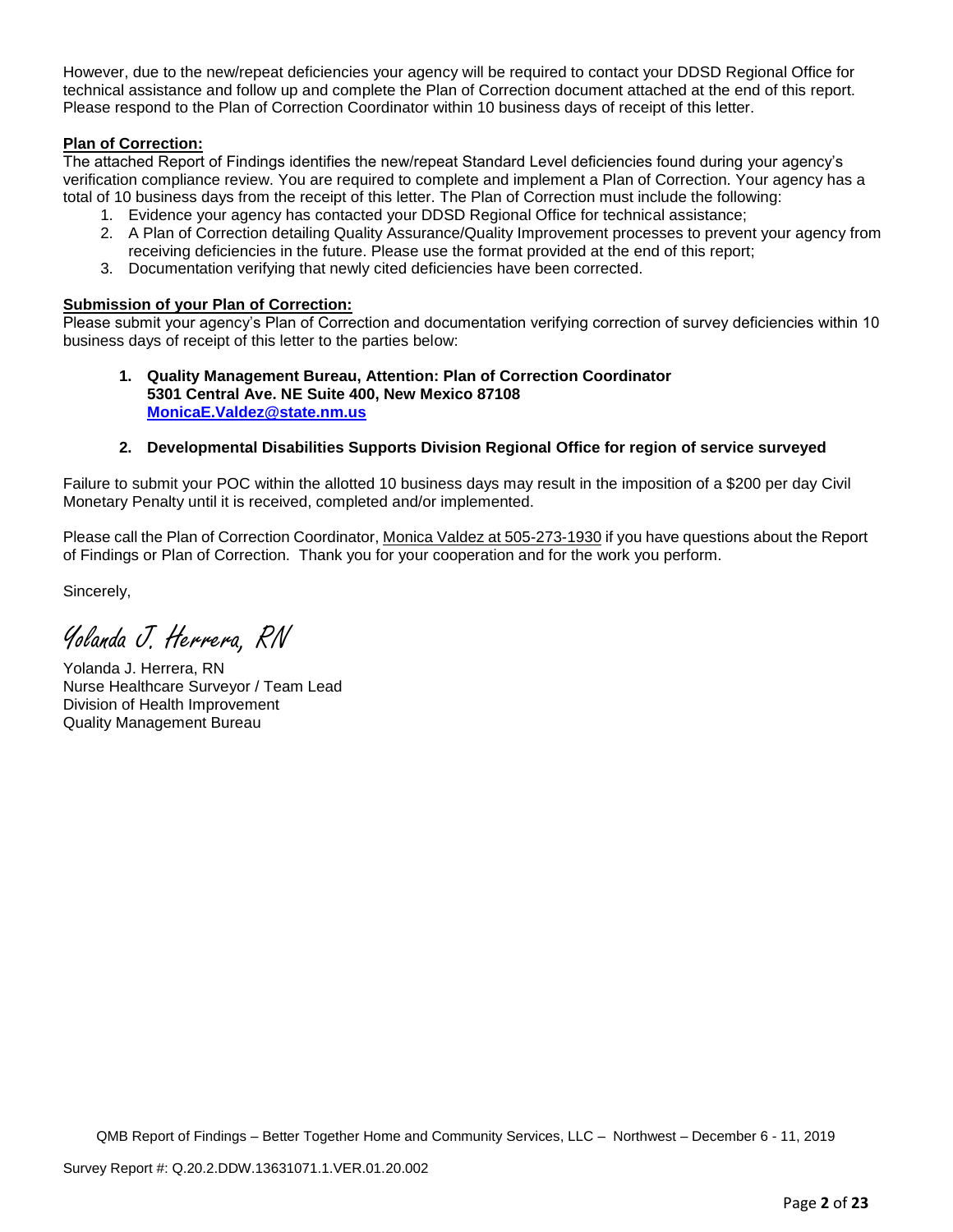| <b>Survey Process Employed:</b>                               |                                                                                                                                                                       |
|---------------------------------------------------------------|-----------------------------------------------------------------------------------------------------------------------------------------------------------------------|
| <b>Administrative Review Start Date:</b>                      | December 6, 2019                                                                                                                                                      |
| Contact:                                                      | <b>Better Together Home and Community Services, LLC</b><br>Beth Sandusky, LPN, Quality Assurance / Director                                                           |
|                                                               | <b>DOH/DHI/QMB</b><br>Yolanda J. Herrera, RN Team Lead/Nurse Healthcare Surveyor                                                                                      |
| Desk Audit Entrance Conference Date:                          | December 9, 2019                                                                                                                                                      |
| Present:                                                      | <b>Better Together Home and Community Services, LLC</b><br>Beth Sandusky, LPN, Quality Assurance / Director<br>Brianna Lopez, Service Coordinator                     |
|                                                               | DOH/DHI/QMB<br>Yolanda J. Herrera, RN Team Lead/Nurse Healthcare Surveyor                                                                                             |
| <b>Exit Conference Date:</b>                                  | December 11, 2019                                                                                                                                                     |
| Present:                                                      | <b>Better Together Home and Community Services, LLC</b><br>Beth Sandusky, LPN, Quality Assurance / Director                                                           |
|                                                               | <b>DOH/DHI/QMB</b><br>Yolanda J. Herrera, RN Team Lead/Nurse Healthcare Surveyor<br>Monica Valdez, BS, Healthcare Surveyor Advanced/Plan of Correction<br>Coordinator |
|                                                               | <b>DDSD - Northwest Regional Office</b><br>Cathy Saxton, Northwest Region Case Manager Coordinator                                                                    |
| <b>Administrative Locations Visited</b>                       | 1                                                                                                                                                                     |
| <b>Total Sample Size</b>                                      | 12                                                                                                                                                                    |
|                                                               | 0 - Jackson Class Members<br>12 - Non-Jackson Class Members                                                                                                           |
|                                                               | 7 - Family Living<br>1 - Customized In-Home Supports<br>5 - Customized Community Supports<br>4 - Community Integrated Employment Services                             |
| Persons Served Records Reviewed                               | 12                                                                                                                                                                    |
| Direct Support Personnel Interviewed<br>during Routine Survey | 11                                                                                                                                                                    |
| Direct Support Personnel Records Reviewed                     | 49                                                                                                                                                                    |
| Substitute Care/Respite Personnel<br><b>Records Reviewed</b>  | 22                                                                                                                                                                    |
| Service Coordinator Records Reviewed                          | 1                                                                                                                                                                     |
| Administrative Interviews completed during                    |                                                                                                                                                                       |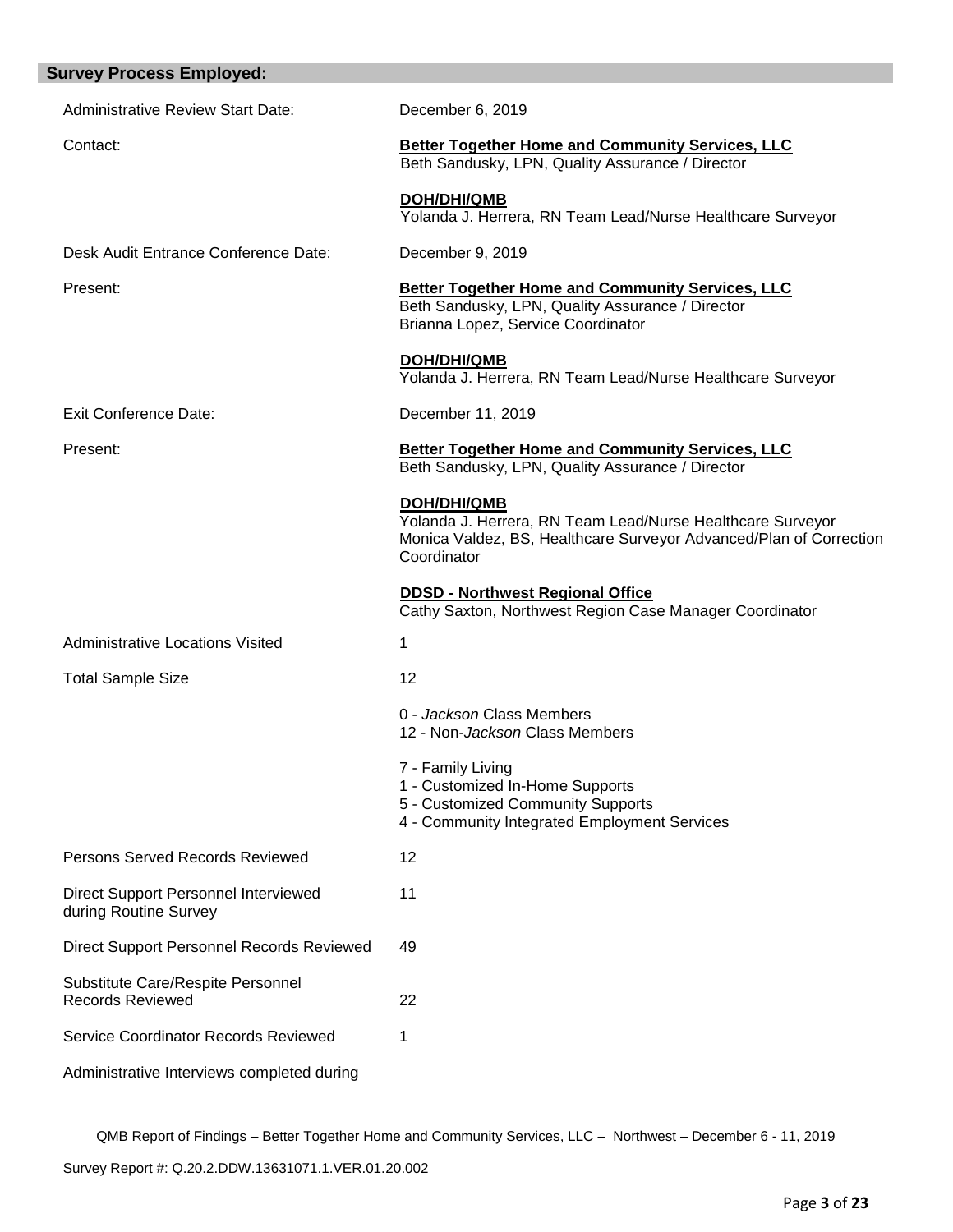Administrative Processes and Records Reviewed:

- Medicaid Billing/Reimbursement Records for all Services Provided
- Accreditation Records
- Oversight of Individual Funds
	- Individual Medical and Program Case Files, including, but not limited to:
		- o Individual Service Plans
		- o Progress on Identified Outcomes
		- o Healthcare Plans
		- o Medication Administration Records
		- o Medical Emergency Response Plans
		- o Therapy Evaluations and Plans
		- o Healthcare Documentation Regarding Appointments and Required Follow-Up
		- o Other Required Health Information
- Internal Incident Management Reports and System Process / General Events Reports
- Personnel Files, including nursing and subcontracted staff
- Staff Training Records, Including Competency Interviews with Staff
- Agency Policy and Procedure Manual
- Caregiver Criminal History Screening Records
- Consolidated Online Registry/Employee Abuse Registry
- Human Rights Committee Notes and Meeting Minutes
- Evacuation Drills of Residences and Service Locations
- Quality Assurance / Improvement Plan

CC: Distribution List: DOH - Division of Health Improvement DOH - Developmental Disabilities Supports Division

DOH - Office of Internal Audit

HSD - Medical Assistance Division

- NM Attorney General's Office
- IRC Internal Review Committee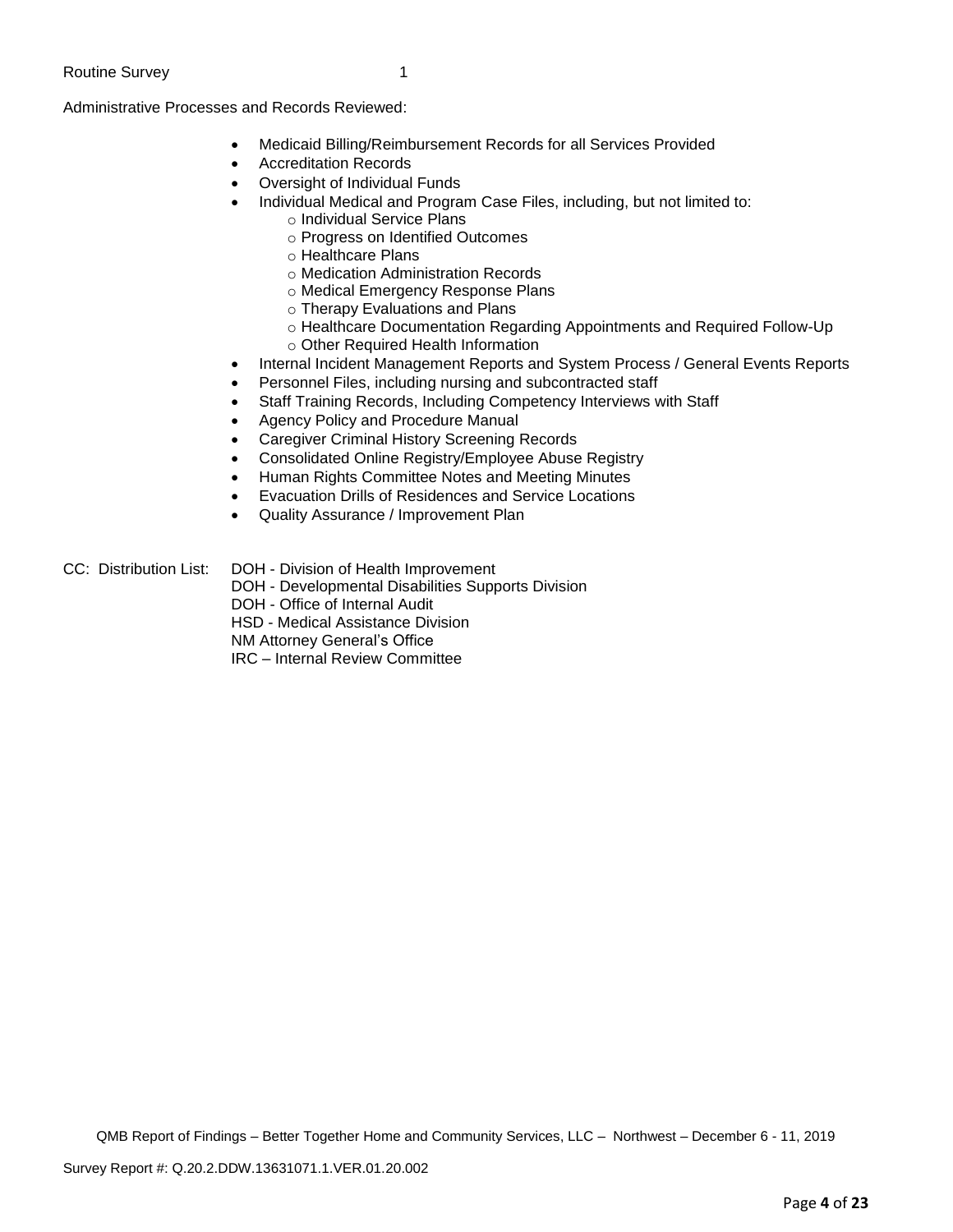## **Department of Health, Division of Health Improvement QMB Determination of Compliance Process**

The Division of Health Improvement, Quality Management Bureau (QMB) surveys compliance of the Developmental Disabilities Waiver (DDW) standards and other state and federal regulations. For the purpose of the LCA / CI survey the CMS waiver assurances have been grouped into four (4) Service Domains: Plan of Care (ISP Implementation); Qualified Providers; Health, Welfare and Safety; and Administrative Oversight (note that Administrative Oversight listed in this document is not the same as the CMS assurance of Administrative Authority. Used in this context it is related to the agency's operational policies and procedures, Quality Assurance system and Medicaid billing and reimbursement processes.)

The QMB Determination of Compliance process is based on provider compliance or non-compliance with standards and regulations identified during the on-site survey process and as reported in the QMB Report of Findings. All areas reviewed by QMB have been agreed to by DDSD and DHI/QMB and are reflective of CMS requirements. All deficiencies (non-compliance with standards and regulations) are identified and cited as either a Standard level deficiency or a Condition of Participation level deficiency in the QMB Reports of Findings. All deficiencies require corrective action when non-compliance is identified.

Each deficiency in your Report of Findings has been predetermined to be a Standard Level Deficiency, a Condition of Participation Level Deficiency, if below 85% compliance or a non-negotiable Condition of Participation Level Deficiency. Your Agency's overall Compliance Determination is based on a Scope and Severity Scale which takes into account the number of Standard and Condition Level Tags cited as well as the percentage of Individuals affected in the sample.

## **Conditions of Participation (CoPs)**

CoPs are based on the Centers for Medicare and Medicaid Services, Home and Community-Based Waiver required assurances, in addition to the New Mexico Developmental Disability Waiver (DDW) Service Standards. The Division of Health Improvement (DHI), in conjunction with the Developmental Disability Support Division (DDSD), has identified certain deficiencies that have the potential to be a Condition of Participation Level, if the tag falls below 85% compliance based on the number of people affected. Additionally, there are what are called nonnegotiable Conditions of Participation, regardless if one person or multiple people are affected. In this context, a CoP is defined as an essential / fundamental regulation or standard, which when out of compliance directly affects the health and welfare of the Individuals served. If no deficiencies within a Tag are at the level of a CoP, it is cited as a Standard Level Deficiency.

## *Service Domains and CoPs for Living Care Arrangements and Community Inclusion are as follows:*

**Service Domain: Service Plan: ISP Implementation -** *Services are delivered in accordance with the service plan, including type, scope, amount, duration and frequency specified in the service plan.*

#### **Potential Condition of Participation Level Tags, if compliance is below 85%:**

- **1A08.3 –** Administrative Case File: Individual Service Plan / ISP Components
- **1A32 –** Administrative Case File: Individual Service Plan Implementation
- **LS14 –** Residential Service Delivery Site Case File (ISP and Healthcare Requirements)
- **IS14 –** CCS / CIES Service Delivery Site Case File (ISP and Healthcare Requirements)

**Service Domain: Qualified Providers -** *The State monitors non-licensed/non-certified providers to assure adherence to waiver requirements. The State implements its policies and procedures for verifying that provider training is conducted in accordance with State requirements and the approved waiver.*

#### **Potential Condition of Participation Level Tags, if compliance is below 85%:**

• **1A20 -** Direct Support Personnel Training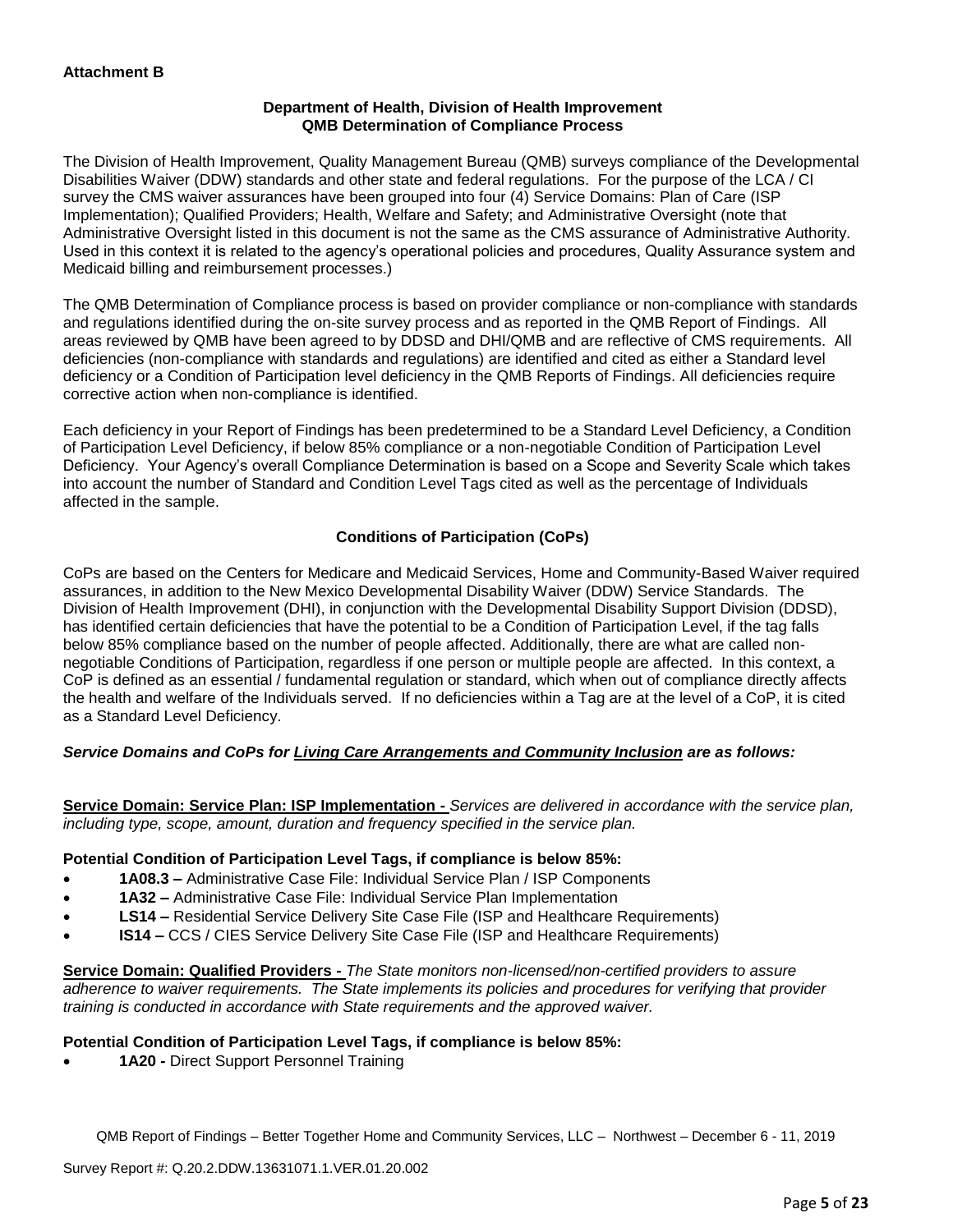- **1A22 -** Agency Personnel Competency
- **1A37 –** Individual Specific Training

## **Non-Negotiable Condition of Participation Level Tags (one or more Individuals are cited):**

- **1A25.1 –** Caregiver Criminal History Screening
- **1A26.1 –** Consolidated On-line Registry Employee Abuse Registry

**Service Domain: Health, Welfare and Safety -** *The State, on an ongoing basis, identifies, addresses and seeks to prevent occurrences of abuse, neglect and exploitation. Individuals shall be afforded their basic human rights. The provider supports individuals to access needed healthcare services in a timely manner.*

#### **Potential Condition of Participation Level Tags, if compliance is below 85%:**

- **1A08.2 –** Administrative Case File: Healthcare Requirements & Follow-up
- **1A09 –** Medication Delivery Routine Medication Administration
- **1A09.1 –** Medication Delivery PRN Medication Administration
- **1A15.2 –** Administrative Case File: Healthcare Documentation (Therap and Required Plans)

## **Non-Negotiable Condition of Participation Level Tags (one or more Individuals are cited):**

- **1A05 –** General Requirements / Agency Policy and Procedure Requirements
- **1A07 –** Social Security Income (SSI) Payments
- **1A09.2 –** Medication Delivery Nurse Approval for PRN Medication
- **1A15 –** Healthcare Coordination Nurse Availability / Knowledge
- **1A31 –** Client Rights/Human Rights
- **LS25.1 –** Residential Reqts. (Physical Environment Supported Living / Family Living / Intensive Medical Living)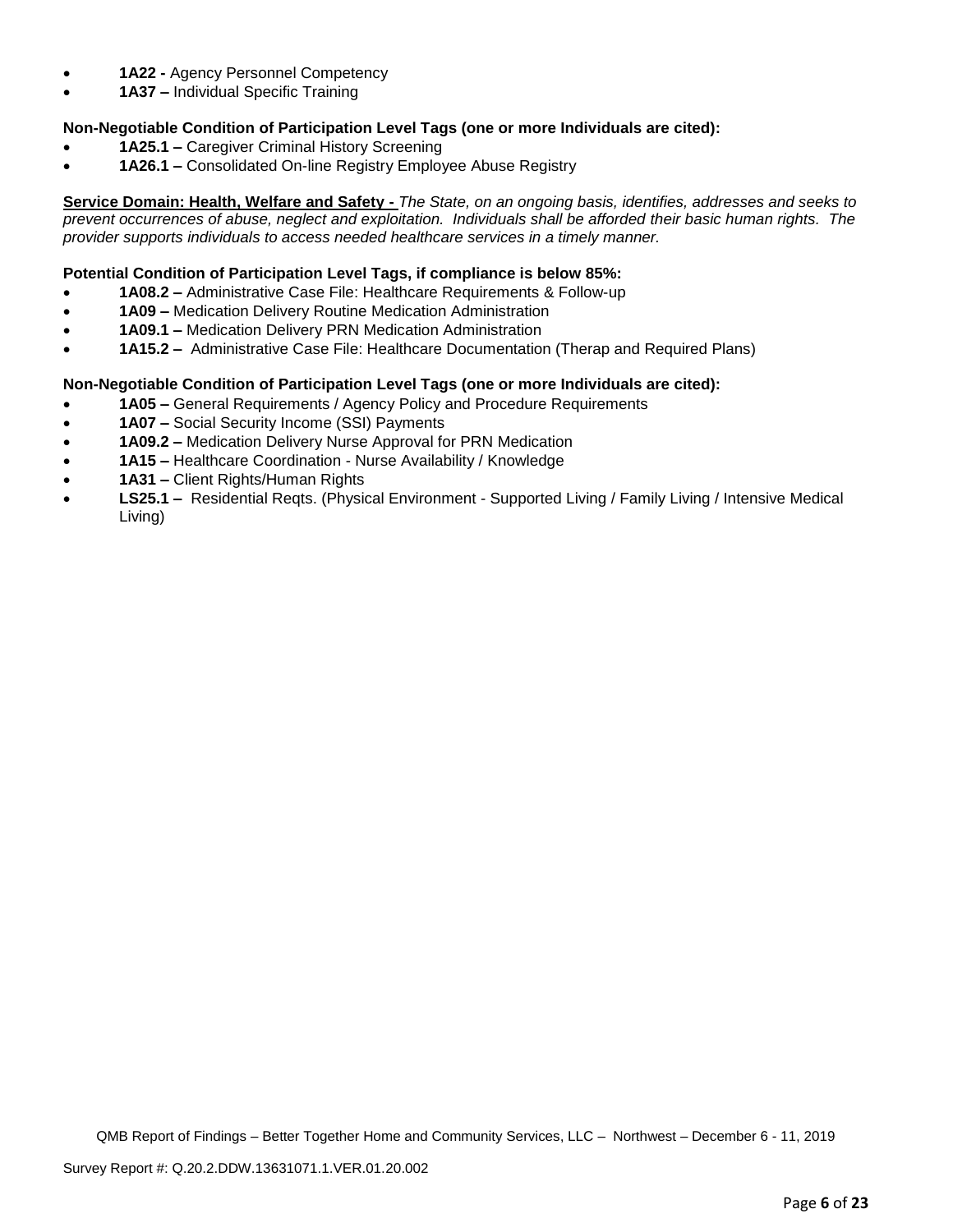## **Attachment C**

#### **Guidelines for the Provider Informal Reconsideration of Finding (IRF) Process**

#### **Introduction:**

Throughout the QMB Survey process, surveyors are openly communicating with providers. Open communication means surveyors have clarified issues and/or requested missing information before completing the review through the use of the signed/dated "Document Request," or "Administrative Needs," etc. forms. Regardless, there may still be instances where the provider disagrees with a specific finding. Providers may use the following process to informally dispute a finding.

#### **Instructions:**

- The Informal Reconsideration of the Finding (IRF) request must be received in writing to the QMB Bureau Chief **within 10 business days** of receipt of the final Report of Findings **(***Note: No extensions are granted for the IRF)***.**
- The written request for an IRF *must* be completed on the QMB Request for Informal Reconsideration of Finding form available on the QMB website: <https://nmhealth.org/about/dhi/cbp/irf/>
- The written request for an IRF must specify in detail the request for reconsideration and why the finding is inaccurate.
- The IRF request must include all supporting documentation or evidence.
- If you have questions about the IRF process, email the IRF Chairperson, Valerie V. Valdez at [valerie.valdez@state.nm.us](mailto:valerie.valdez@state.nm.us) for assistance.

#### **The following limitations apply to the IRF process:**

- The written request for an IRF and all supporting evidence must be received within 10 business days.
- Findings based on evidence requested during the survey and not provided may not be subject to reconsideration.
- The supporting documentation must be new evidence not previously reviewed or requested by the survey team.
- Providers must continue to complete their Plan of Correction during the IRF process
- Providers may not request an IRF to challenge the sampling methodology.
- Providers may not request an IRF based on disagreement with the nature of the standard or regulation.
- Providers may not request an IRF to challenge the team composition.
- Providers may not request an IRF to challenge the DHI/QMB determination of compliance or the length of their DDSD provider contract.

A Provider forfeits the right to an IRF if the request is not received within 10 business days of receiving the report and/or does not include all supporting documentation or evidence to show compliance with the standards and regulations.

The IRF Committee will review the request; the Provider will be notified in writing of the ruling; no face-to-face meeting will be conducted.

When a Provider requests that a finding be reconsidered, it does not stop or delay the Plan of Correction process. **Providers must continue to complete the Plan of Correction, including the finding in dispute regardless of the IRF status.** If a finding is removed or modified, it will be noted and removed or modified from the Report of Findings. It should be noted that in some cases a Plan of Correction may be completed prior to the IRF process being completed. The provider will be notified in writing on the decisions of the IRF committee.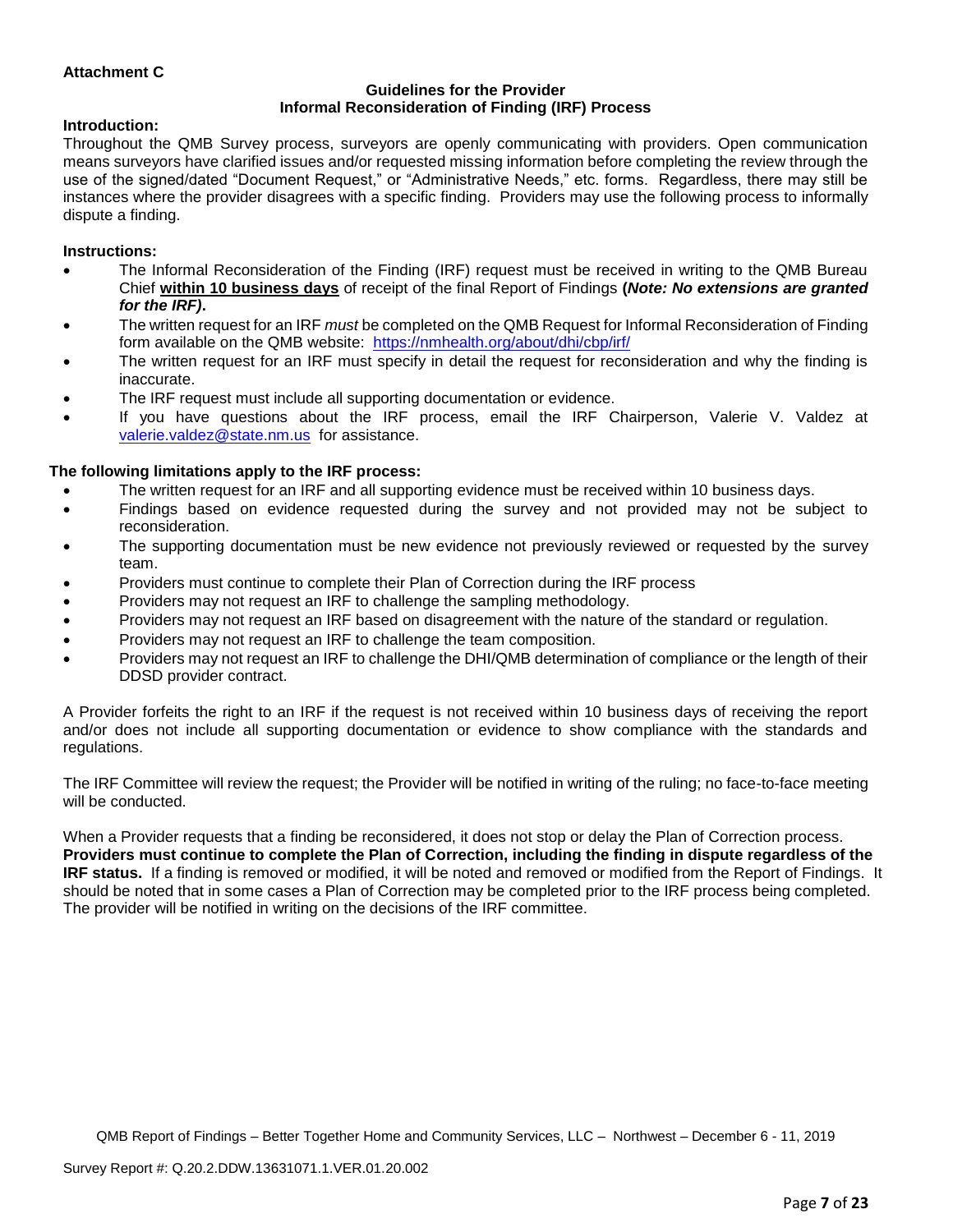## **QMB Determinations of Compliance**

## **Compliance:**

The QMB determination of *Compliance* indicates that a provider has either no deficiencies found during a survey or that no deficiencies at the Condition of Participation Level were found. The agency has obtained a level of compliance such that there is a minimal potential for harm to individuals' health and safety. To qualify for a determination of *Compliance*, the provider must have received no Conditions of Participation Level Deficiencies and have a minimal number of Individuals on the sample affected by the findings indicated in the Standards Level Tags.

#### **Partial-Compliance with Standard Level Tags:**

The QMB determination of *Partial-Compliance with Standard Level Tags* indicates that a provider is in compliance with all Condition of Participation Level deficiencies but is out of compliance with a certain percentage of Standard Level deficiencies. This partial-compliance, if not corrected, may result in a negative outcome or the potential for more than minimal harm to individuals' health and safety. There are two ways to receive a determination of Partial Compliance with Standard Level Tags:

- 1. Your Report of Findings includes 16 or fewer Standards Level Tags with between 75% and 100% of the survey sample affected in any tag.
- 2. Your Report of Findings includes 17 or more Standard Level Tags with between 50% to 74% of the survey sample affected in any tag.

## **Partial-Compliance with Standard Level Tags and Condition of Participation Level Tags:**

The QMB determination of *Partial-Compliance with Standard Level Tags and Condition of Participation Level Tags*  indicates that a provider is out of compliance with one to five  $(1 - 5)$  Condition of Participation Level Tags. This partial-compliance, if not corrected, may result in a serious negative outcome or the potential for more than minimal harm to individuals' health and safety.

#### **Non-Compliance:**

The QMB determination of *Non-Compliance* indicates a provider is significantly out of compliance with both Standard Level deficiencies and Conditions of Participation level deficiencies. This non-compliance, if not corrected, may result in a serious negative outcome or the potential for more than minimal harm to individuals' health and safety. There are three ways an agency can receive a determination of Non-Compliance:

- 1. Your Report of Findings includes 17 or more Standard Level Tags with 0 to 5 Condition of Participation Level Tags with 75% to 100% of the survey sample affected in any tag.
- 2. Your Report of Findings includes any amount of Standard Level Tags with 6 or more Condition of Participation Level Tags.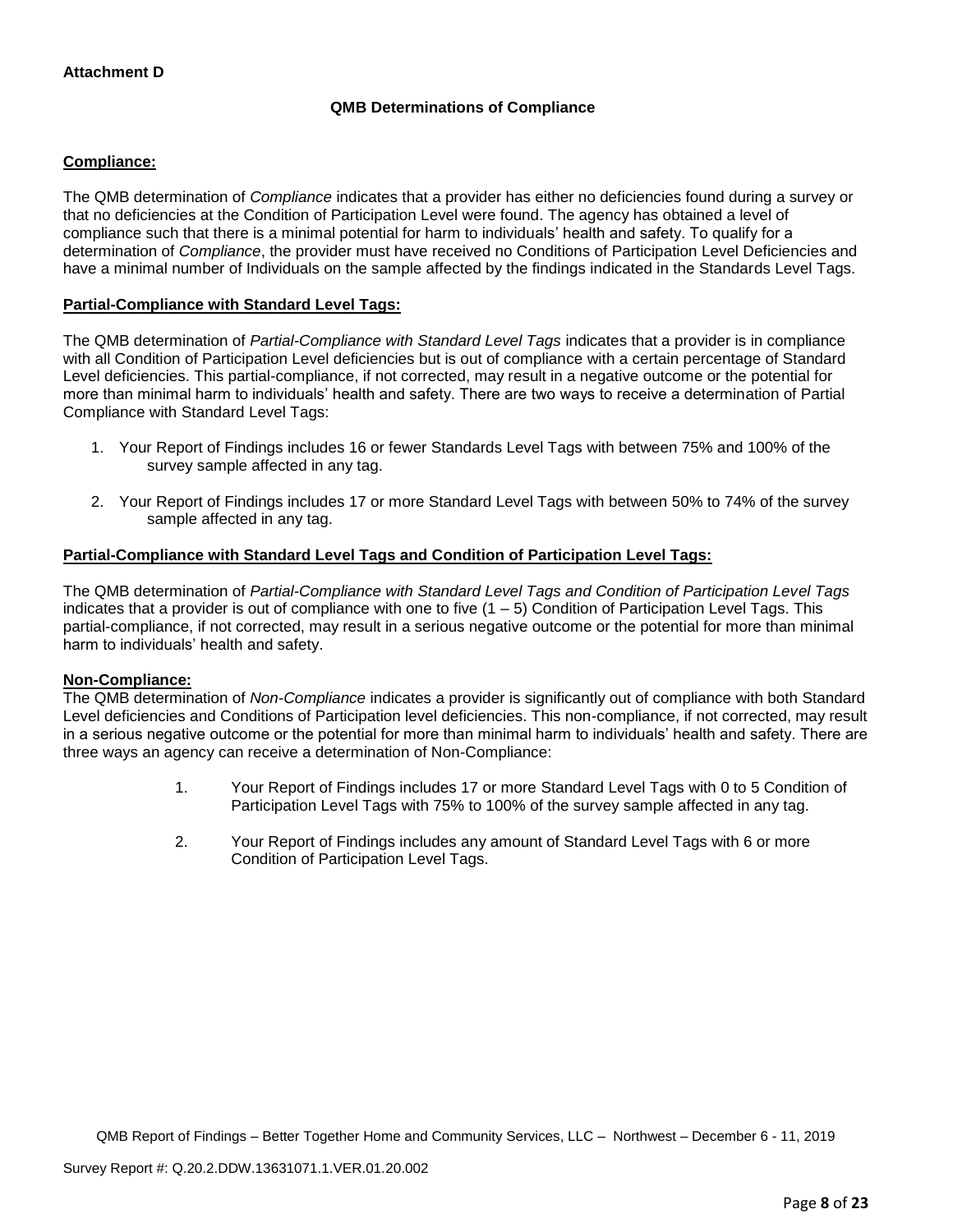| Compliance                                                                                                                            |                                                                                                                               |                                                                                                                                 |                                                                                                                          | Weighting                                                                                                       |                                                                                                                            |                                                                                                                            |                                                                                                           |
|---------------------------------------------------------------------------------------------------------------------------------------|-------------------------------------------------------------------------------------------------------------------------------|---------------------------------------------------------------------------------------------------------------------------------|--------------------------------------------------------------------------------------------------------------------------|-----------------------------------------------------------------------------------------------------------------|----------------------------------------------------------------------------------------------------------------------------|----------------------------------------------------------------------------------------------------------------------------|-----------------------------------------------------------------------------------------------------------|
| <b>Determination</b>                                                                                                                  |                                                                                                                               | LOW                                                                                                                             |                                                                                                                          | <b>MEDIUM</b>                                                                                                   |                                                                                                                            |                                                                                                                            | <b>HIGH</b>                                                                                               |
|                                                                                                                                       |                                                                                                                               |                                                                                                                                 |                                                                                                                          |                                                                                                                 |                                                                                                                            |                                                                                                                            |                                                                                                           |
| Standard Level<br>Tags:                                                                                                               | up to 16                                                                                                                      | 17 or more                                                                                                                      | up to 16                                                                                                                 | 17 or more                                                                                                      | <b>Any Amount</b>                                                                                                          | 17 or more                                                                                                                 | <b>Any Amount</b>                                                                                         |
|                                                                                                                                       | and                                                                                                                           | and                                                                                                                             | and                                                                                                                      | and                                                                                                             | And/or                                                                                                                     | and                                                                                                                        | And/or                                                                                                    |
| CoP Level Tags:                                                                                                                       | 0 CoP                                                                                                                         | 0 CoP                                                                                                                           | 0 CoP                                                                                                                    | 0 CoP                                                                                                           | 1 to 5 CoPs                                                                                                                | 0 to 5 CoPs                                                                                                                | 6 or more<br><b>CoPs</b>                                                                                  |
|                                                                                                                                       | and                                                                                                                           | and                                                                                                                             | and                                                                                                                      | and                                                                                                             |                                                                                                                            | and                                                                                                                        |                                                                                                           |
| Sample Affected:                                                                                                                      | 0 to 74%                                                                                                                      | 0 to 49%                                                                                                                        | 75 to 100%                                                                                                               | 50 to 74%                                                                                                       |                                                                                                                            | 75 to 100%                                                                                                                 |                                                                                                           |
| $"Non-$<br>Compliance"                                                                                                                |                                                                                                                               |                                                                                                                                 |                                                                                                                          |                                                                                                                 |                                                                                                                            | 17 or more<br><b>Standard Level</b><br>Tags with 75 to<br>100% of the<br>Individuals in<br>the sample<br>cited in any tag. | Any Amount of<br>Standard Level<br>Tags and 6 or<br>more<br>Conditions of<br>Participation<br>Level Tags. |
| "Partial<br><b>Compliance with</b><br><b>Standard Level</b><br>tags and<br><b>Condition of</b><br><b>Participation</b><br>Level Tags" |                                                                                                                               |                                                                                                                                 |                                                                                                                          |                                                                                                                 | <b>Any Amount of</b><br><b>Standard Level</b><br>Tags, plus 1 to<br><b>5</b> Conditions of<br>Participation<br>Level tags. |                                                                                                                            |                                                                                                           |
| <b>"Partial</b><br><b>Compliance with</b><br><b>Standard Level</b><br>tags"                                                           |                                                                                                                               |                                                                                                                                 | up to 16<br><b>Standard Level</b><br>Tags with 75 to<br>100% of the<br>individuals in<br>the sample<br>cited in any tag. | 17 or more<br>Standard Level<br>Tags with 50 to<br>74% of the<br>individuals in<br>the sample<br>cited any tag. |                                                                                                                            |                                                                                                                            |                                                                                                           |
| "Compliance"                                                                                                                          | Up to 16<br><b>Standard Level</b><br>Tags with 0 to<br><b>74%</b> of the<br>individuals in<br>the sample<br>cited in any tag. | 17 or more<br><b>Standard Level</b><br>Tags with 0 to<br><b>49% of the</b><br>individuals in<br>the sample<br>cited in any tag. |                                                                                                                          |                                                                                                                 |                                                                                                                            |                                                                                                                            |                                                                                                           |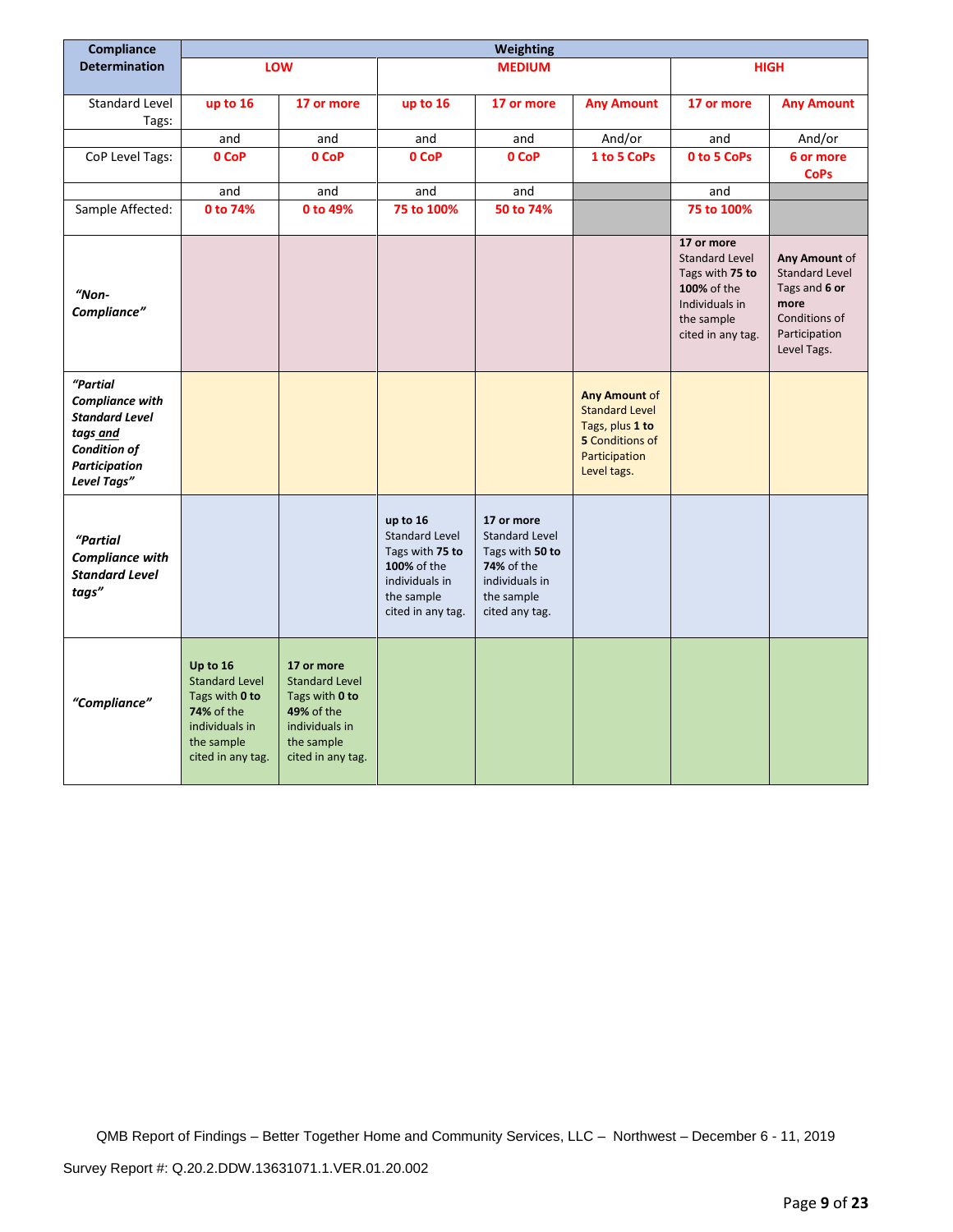## **Agency: Better Together Home and Community Services, LLC – Northwest Region Program**: Developmental Disabilities Waiver **Service**: *2018:* Family Living, Customized In-Home Supports, Customized Community Supports and Community Integrated Employment Services **Survey Type:** Verification **Routine Survey: May 17 - 23, 2019 Verification Survey: December 6 - 11, 2019**

| <b>Standard of Care</b>                                                                                                                                     | <b>Routine Survey Deficiencies</b><br>May 17 - 23, 2019                              | <b>Verification Survey New and Repeat Deficiencies</b><br>December 6 - 11, 2019              |  |  |
|-------------------------------------------------------------------------------------------------------------------------------------------------------------|--------------------------------------------------------------------------------------|----------------------------------------------------------------------------------------------|--|--|
| Service Domain: Service Plans: ISP Implementation - Services are delivered in accordance with the service plan, including type, scope, amount, duration and |                                                                                      |                                                                                              |  |  |
| frequency specified in the service plan.<br>Tag # 1A32.1 Administrative Case File: Individual                                                               | <b>Standard Level Deficiency</b>                                                     | <b>Standard Level Deficiency</b>                                                             |  |  |
| <b>Service Plan Implementation (Not Completed at</b>                                                                                                        |                                                                                      |                                                                                              |  |  |
| Frequency)<br>NMAC 7.26.5.16.C and D Development of the ISP.                                                                                                | Based on administrative record review, the Agency                                    | <b>New / Repeat Finding:</b>                                                                 |  |  |
| Implementation of the ISP. The ISP shall be                                                                                                                 | did not implement the ISP according to the timelines                                 |                                                                                              |  |  |
| implemented according to the timelines determined                                                                                                           | determined by the IDT and as specified in the ISP                                    | Based on administrative record review, the Agency                                            |  |  |
| by the IDT and as specified in the ISP for each                                                                                                             | for each stated desired outcomes and action plan for                                 | did not implement the ISP according to the timelines                                         |  |  |
| stated desired outcomes and action plan.                                                                                                                    | 9 of 14 individuals.                                                                 | determined by the IDT and as specified in the ISP                                            |  |  |
| C. The IDT shall review and discuss information and                                                                                                         | As indicated by Individuals ISP the following was                                    | for each stated desired outcomes and action plan for<br>1 of 12 individuals.                 |  |  |
| recommendations with the individual, with the goal                                                                                                          | found with regards to the implementation of ISP                                      |                                                                                              |  |  |
| of supporting the individual in attaining desired                                                                                                           | Outcomes:                                                                            | As indicated by Individuals ISP the following was                                            |  |  |
| outcomes. The IDT develops an ISP based upon the                                                                                                            |                                                                                      | found with regards to the implementation of ISP                                              |  |  |
| individual's personal vision statement, strengths,                                                                                                          | <b>Family Living Data Collection/Data</b>                                            | Outcomes:                                                                                    |  |  |
| needs, interests and preferences. The ISP is a<br>dynamic document, revised periodically, as needed,                                                        | Tracking/Progress with regards to ISP<br><b>Outcomes:</b>                            | <b>Family Living Data Collection/Data</b>                                                    |  |  |
| and amended to reflect progress towards personal                                                                                                            | Individual #2                                                                        | Tracking/Progress with regards to ISP                                                        |  |  |
| goals and achievements consistent with the                                                                                                                  | • According to the Live Outcome; Action Step for                                     | <b>Outcomes:</b>                                                                             |  |  |
| individual's future vision. This regulation is                                                                                                              | "Gather chickens into chicken coop with staff                                        | Individual #9                                                                                |  |  |
| consistent with standards established for individual                                                                                                        | assistance" is to be completed 2 times per week.                                     | • According to the Live Outcome; Action Step for                                             |  |  |
| plan development as set forth by the commission on<br>the accreditation of rehabilitation facilities (CARF)                                                 | Evidence found indicated it was not being                                            | "will swipe icon on tablet to show completion of                                             |  |  |
| and/or other program accreditation approved and                                                                                                             | completed at the required frequency as indicated<br>in the ISP for 2/2019.           | chores" is to be completed 2 times per month.<br>Evidence found indicated it was not being   |  |  |
| adopted by the developmental disability's division                                                                                                          |                                                                                      | completed at the required frequency as indicated                                             |  |  |
| and the department of health. It is the policy of the                                                                                                       | • According to the Live Outcome; Action Step for                                     | in the ISP for 10/2019.                                                                      |  |  |
| developmental disabilities division (DDD), that to the                                                                                                      | "Work on her list of tasks" is to be completed 3                                     |                                                                                              |  |  |
| extent permitted by funding, each individual receive                                                                                                        | times per week. Evidence found indicated it was                                      | • According to the Live Outcome; Action Step for                                             |  |  |
| supports and services that will assist and encourage<br>independence and productivity in the community and                                                  | not being completed at the required frequency as<br>indicated in the ISP for 4/2019. | " and FLP will practice with the app" is to be<br>completed 2 times per week. Evidence found |  |  |
| attempt to prevent regression or loss of current                                                                                                            |                                                                                      | indicated it was not being completed at the                                                  |  |  |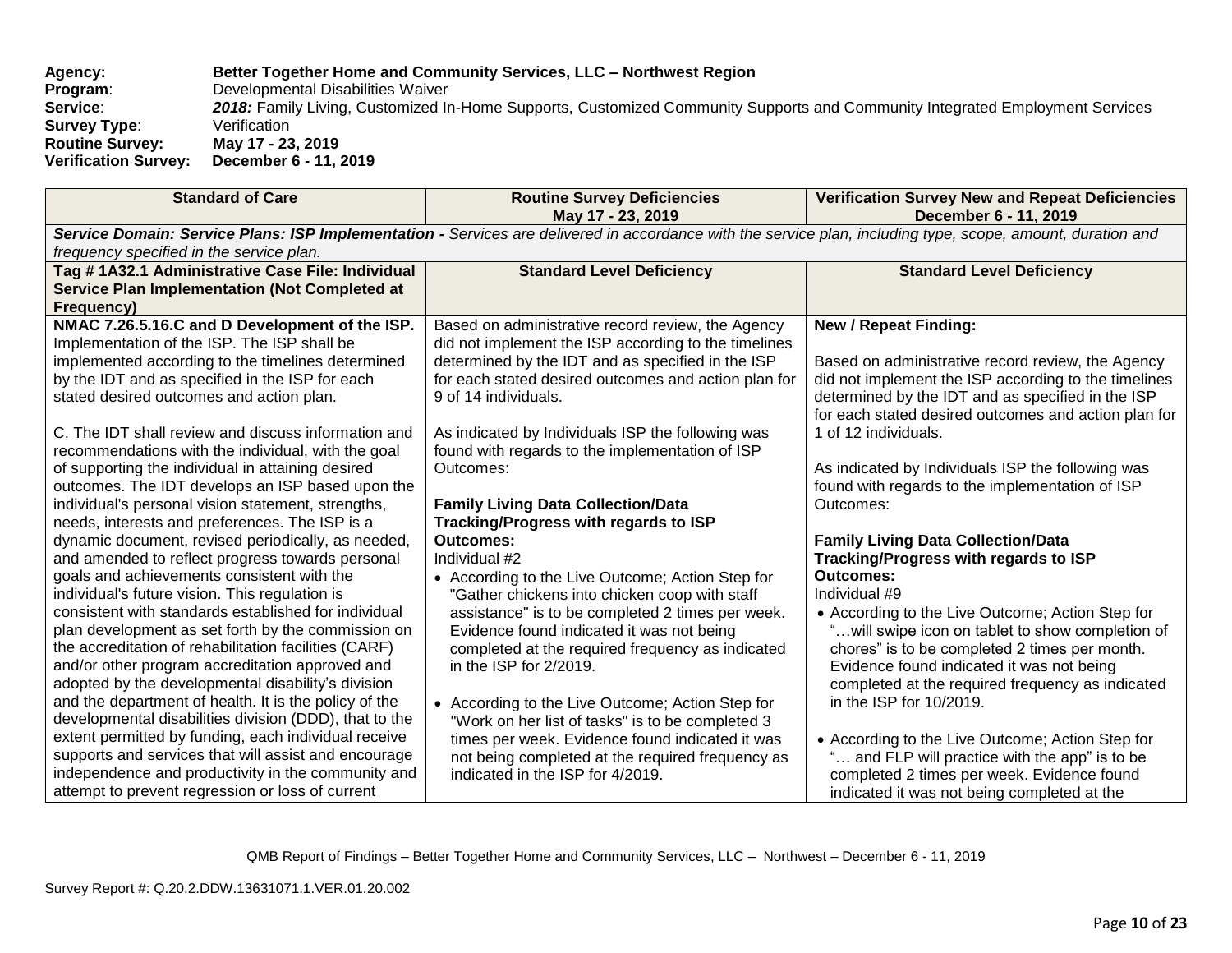| • According to the Live Outcome; Action Step for<br>w/ assistance will look up meals he likes and |
|---------------------------------------------------------------------------------------------------|
| research healthier alternatives of how to prepare"                                                |
| found indicated it was not being completed at the                                                 |
|                                                                                                   |
|                                                                                                   |
|                                                                                                   |
|                                                                                                   |
|                                                                                                   |
|                                                                                                   |
|                                                                                                   |
|                                                                                                   |
|                                                                                                   |
|                                                                                                   |
|                                                                                                   |
| is to be completed 1 time per week. Evidence<br>required frequency as indicated in the ISP for    |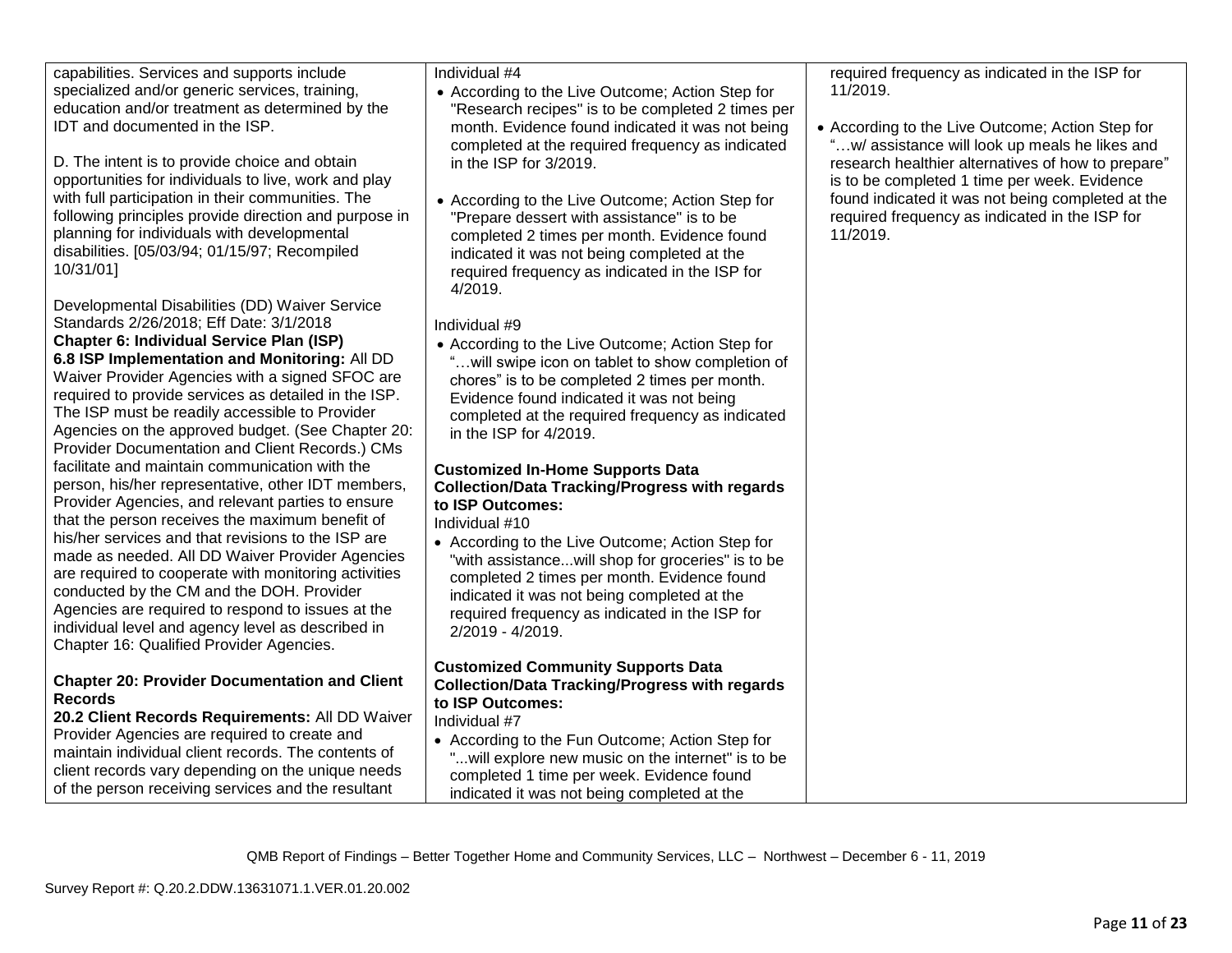| information produced. The extent of documentation<br>required for individual client records per service type<br>depends on the location of the file, the type of | required frequency as indicated in the ISP for<br>2/2019 and 4/2019.                                 |  |
|------------------------------------------------------------------------------------------------------------------------------------------------------------------|------------------------------------------------------------------------------------------------------|--|
| service being provided, and the information<br>necessary.                                                                                                        | • According to the Fun Outcome; Action Step for<br>"will download songs that she likes" 1 time per   |  |
| DD Waiver Provider Agencies are required to<br>adhere to the following:                                                                                          | week. Evidence found indicated it was not being<br>completed at the required frequency as indicated  |  |
| 8. Client records must contain all documents                                                                                                                     | in the ISP for 2/2019 and 4/2019.                                                                    |  |
| essential to the service being provided and essential<br>to ensuring the health and safety of the person                                                         | • According to the Fun Outcome; Action Step for                                                      |  |
| during the provision of the service.                                                                                                                             | "will list her favorite songs in a notebook" is to be                                                |  |
| 9. Provider Agencies must have readily accessible                                                                                                                | completed 1 time per week. Evidence found                                                            |  |
| records in home and community settings in paper or<br>electronic form. Secure access to electronic records                                                       | indicated it was not being completed at the<br>required frequency as indicated in the ISP for        |  |
| through the Therap web-based system using                                                                                                                        | 2/2019 - 4/2019.                                                                                     |  |
| computers or mobile devices 10. Provider Agencies                                                                                                                |                                                                                                      |  |
| are responsible for ensuring that all plans created by<br>nurses, RDs, therapists or BSCs are present in all                                                     | Individual #8<br>• According to the Fun Outcome; Action Step for                                     |  |
| needed settings.                                                                                                                                                 | "Create scrapbook" is to be completed 1 time per                                                     |  |
| 11. Provider Agencies must maintain records of all<br>documents produced by agency personnel or                                                                  | month. Evidence found indicated it was not being                                                     |  |
| contractors on behalf of each person, including any                                                                                                              | completed at the required frequency as indicated<br>in the ISP for 3/2019 and 4/2019.                |  |
| routine notes or data, annual assessments, semi-                                                                                                                 |                                                                                                      |  |
| annual reports, evidence of training<br>provided/received, progress notes, and any other                                                                         | • According to the Work/Learn Outcome; Action                                                        |  |
| interactions for which billing is generated.                                                                                                                     | Step for "Take pictures with tablet" is to be<br>completed 2 times per week. Evidence found          |  |
| 12. Each Provider Agency is responsible for                                                                                                                      | indicated it was not being completed at the                                                          |  |
| maintaining the daily or other contact notes<br>documenting the nature and frequency of service                                                                  | required frequency as indicated in the ISP for                                                       |  |
| delivery, as well as data tracking only for the                                                                                                                  | 4/2019.                                                                                              |  |
| services provided by their agency.                                                                                                                               | Individual #13                                                                                       |  |
| 13. The current Client File Matrix found in Appendix<br>A Client File Matrix details the minimum                                                                 | • According to the Fun Outcome; Action Step for<br>"Research game ideas" is to be completed 1 time   |  |
| requirements for records to be stored in agency                                                                                                                  | per week. Evidence found indicated it was not                                                        |  |
| office files, the delivery site, or with DSP while<br>providing services in the community.                                                                       | being completed at the required frequency as                                                         |  |
| 14. All records pertaining to JCMs must be retained                                                                                                              | indicated in the ISP for 3/2019.                                                                     |  |
| permanently and must be made available to DDSD                                                                                                                   | Individual #14                                                                                       |  |
| upon request, upon the termination or expiration of a<br>provider agreement, or upon provider withdrawal                                                         | • According to the Fun Outcome; Action Step for                                                      |  |
|                                                                                                                                                                  | "Plan and invite guests" is to be completed 1 time<br>per month. Evidence found indicated it was not |  |
|                                                                                                                                                                  |                                                                                                      |  |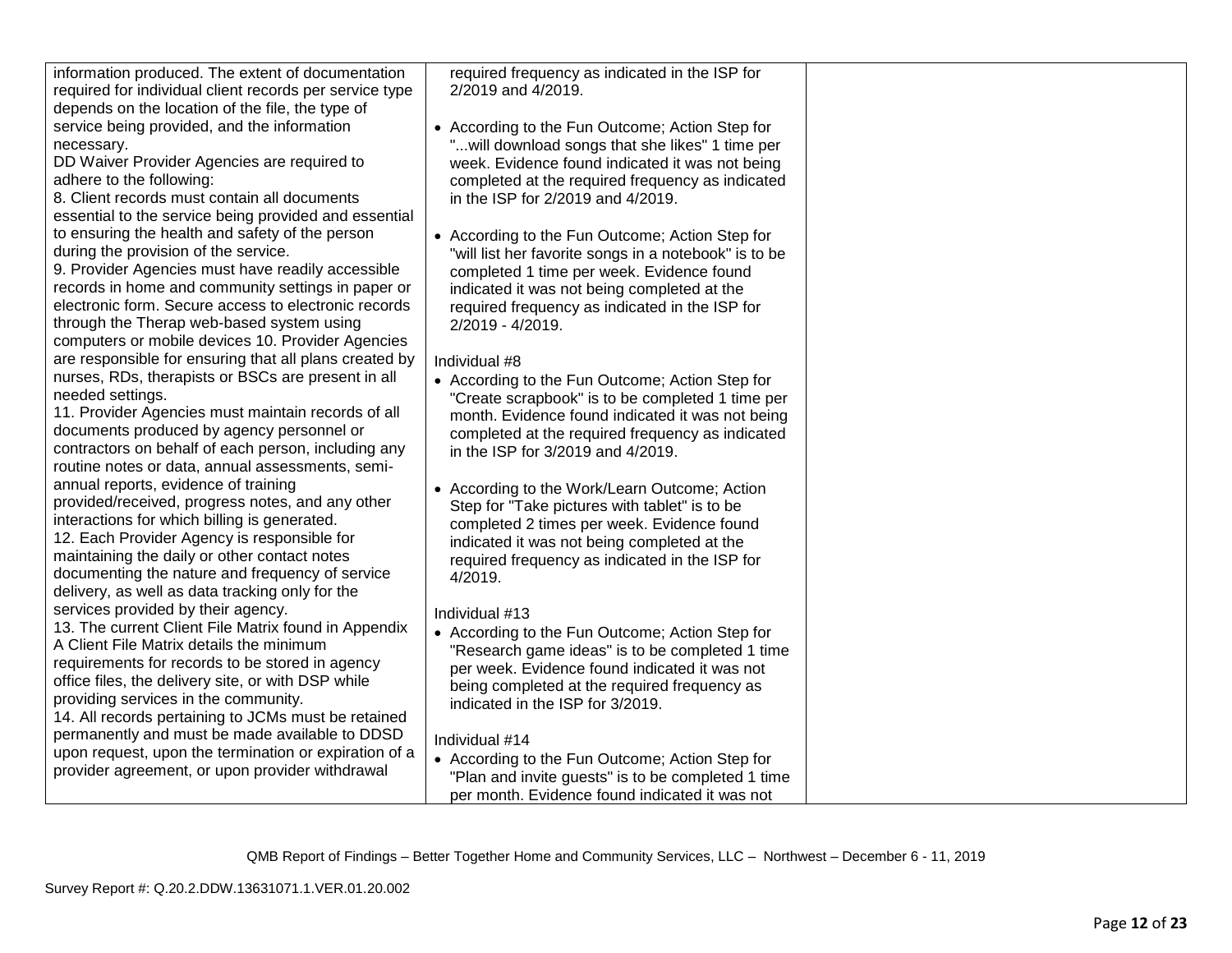| from services. | being completed at the required frequency as<br>indicated in the ISP for 4/2019.<br>• According to the Fun Outcome; Action Step for<br>"Show and tell poster" is to be completed 1 time<br>per month. Evidence found indicated it was not<br>being completed at the required frequency as<br>indicated in the ISP for 2/2019.<br><b>Community Integrated Employment Services</b><br>Data Collection/Data Tracking/Progress with<br>regards to ISP Outcomes:<br>Individual #5<br>• According to the Work/Learn Outcome; Action<br>Step for "Download apps" is to be completed 1<br>time per month. Evidence found indicated it was<br>not being completed at the required frequency as<br>indicated in the ISP for 2/2019 and 4/2019. |  |
|----------------|--------------------------------------------------------------------------------------------------------------------------------------------------------------------------------------------------------------------------------------------------------------------------------------------------------------------------------------------------------------------------------------------------------------------------------------------------------------------------------------------------------------------------------------------------------------------------------------------------------------------------------------------------------------------------------------------------------------------------------------|--|
|                | • According to the Work/Learn Outcome; Action<br>Step for "Collect work schedule" is to be<br>completed 2 times per month. Evidence found<br>indicated it was not being completed at the<br>required frequency as indicated in the ISP for<br>3/2019.                                                                                                                                                                                                                                                                                                                                                                                                                                                                                |  |
|                | • According to the Work/Learn Outcome; Action<br>Step for "Enter schedule and important dates into<br>calendar" is to be completed 1 time per week.<br>Evidence found indicated it was not being<br>completed at the required frequency as indicated<br>in the ISP for 2/2019 and 3/2019.                                                                                                                                                                                                                                                                                                                                                                                                                                            |  |
|                |                                                                                                                                                                                                                                                                                                                                                                                                                                                                                                                                                                                                                                                                                                                                      |  |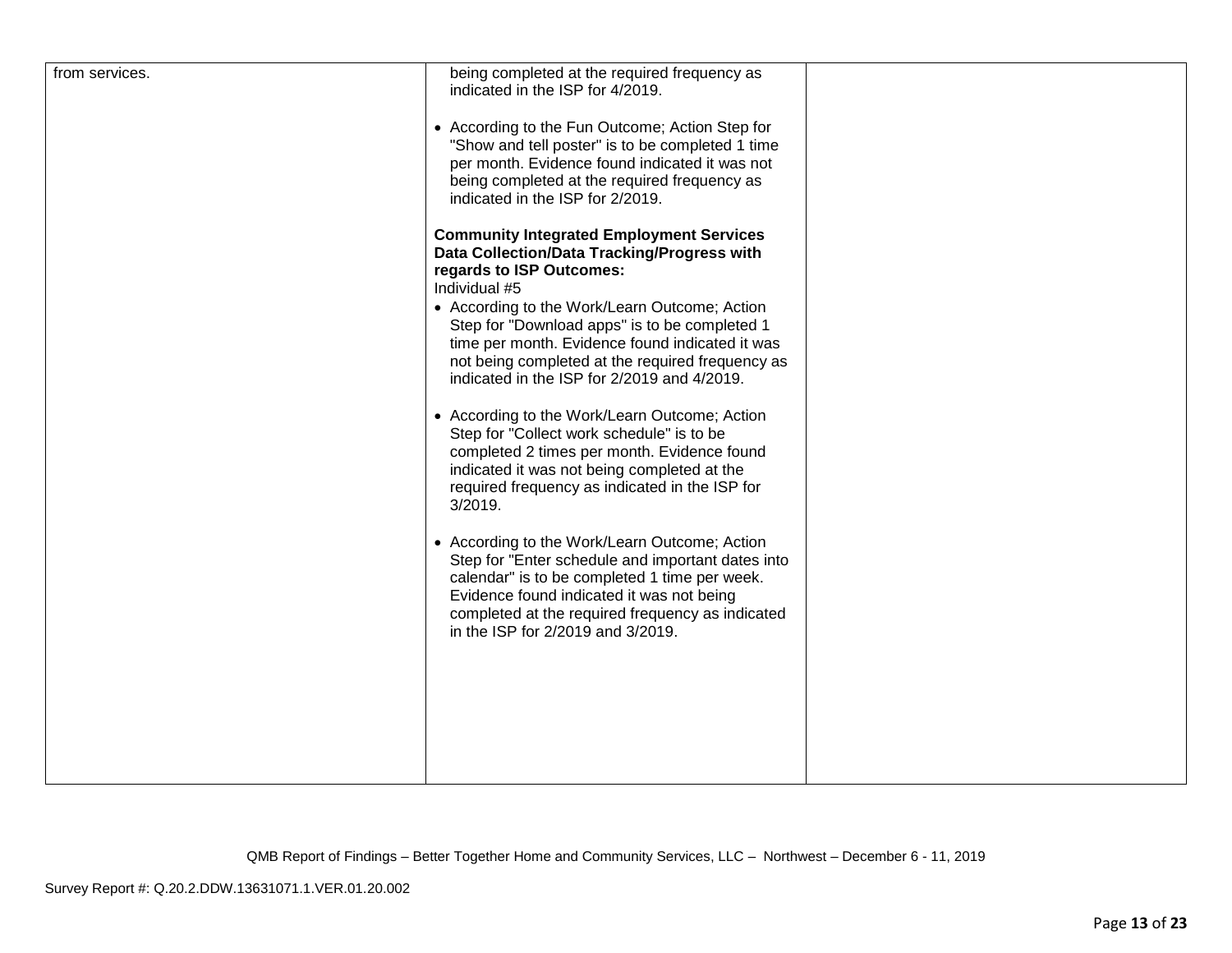| Tag #1A38 Living Care Arrangement /<br><b>Community Inclusion Reporting Requirements</b>                                                                                                                                                                                                                          | <b>Standard Level Deficiency</b>                                                                                                                                                                                                  | <b>Standard Level Deficiency</b>                                                                                                                                                                                                                                     |
|-------------------------------------------------------------------------------------------------------------------------------------------------------------------------------------------------------------------------------------------------------------------------------------------------------------------|-----------------------------------------------------------------------------------------------------------------------------------------------------------------------------------------------------------------------------------|----------------------------------------------------------------------------------------------------------------------------------------------------------------------------------------------------------------------------------------------------------------------|
| 7.26.5.17 DEVELOPMENT OF THE INDIVIDUAL                                                                                                                                                                                                                                                                           | Based on record review, the Agency did not                                                                                                                                                                                        | <b>New / Repeat Finding:</b>                                                                                                                                                                                                                                         |
| SERVICE PLAN (ISP) - DISSEMINATION OF THE<br>ISP, DOCUMENTATION AND COMPLIANCE:<br>C. Objective quantifiable data reporting progress or<br>lack of progress towards stated outcomes, and                                                                                                                          | complete written status reports as required for 13 of<br>14 individuals receiving Living Care Arrangements<br>and Community Inclusion.                                                                                            | Based on record review, the Agency did not<br>complete written status reports as required for 5 of<br>12 individuals receiving Living Care Arrangements                                                                                                              |
| action plans shall be maintained in the individual's<br>records at each provider agency implementing the                                                                                                                                                                                                          | <b>Family Living Semi- Annual Reports:</b><br>• Individual #1 - Report not completed 14 days prior                                                                                                                                | and Community Inclusion.                                                                                                                                                                                                                                             |
| ISP. Provider agencies shall use this data to<br>evaluate the effectiveness of services provided.<br>Provider agencies shall submit to the case manager<br>data reports and individual progress summaries<br>quarterly, or more frequently, as decided by the IDT.                                                | to the Annual ISP meeting. (Term of ISP 5/1/2018<br>- 4/30/2020. Semi-Annual Report 11/2018 -<br>12/30/2018; Date Completed: 1/25/2019; ISP<br>meeting held on 1/29/2019).                                                        | <b>Family Living Semi- Annual Reports:</b><br>$\bullet$ Individual #4 - None found for $7/2019$ - $9/2019$ .<br>(Term of ISP 1/12/2019 - 1/11/2020. ISP meeting<br>held on 10/15/2019).                                                                              |
| These reports shall be included in the individual's<br>case management record, and used by the team to<br>determine the ongoing effectiveness of the supports<br>and services being provided. Determination of<br>effectiveness shall result in timely modification of<br>supports and services as needed.        | • Individual #2 - Report not completed 14 days prior<br>to the Annual ISP meeting. (2/1/2018 - 1/31/2018.<br>Semi-Annual Report 8/1/2018 - 9/30/2018; Date<br>Completed: 11/26/2018; ISP meeting held on<br>10/10/2018).          | • Individual #9 - Report not completed 14 days prior<br>to the Annual ISP meeting. (Term of ISP<br>10/26/2018 - 10/25/2019. Semi-Annual Report<br>4/26/2019 - 7/10/2019; Date Completed:<br>8/16/2019; ISP meeting held on 7/24/2019).                               |
| Developmental Disabilities (DD) Waiver Service<br>Standards 2/26/2018; Eff Date: 3/1/2018<br><b>Chapter 20: Provider Documentation and Client</b><br>Records: 20.2 Client Records Requirements: All<br>DD Waiver Provider Agencies are required to create<br>and maintain individual client records. The contents | • Individual #3 - Report not completed 14 days prior<br>to the Annual ISP meeting. (Term of ISP 9/6/2017<br>- 9/5/2018. Semi-Annual Report 2/15/2018 -<br>6/15/2018; Date Completed: 7/2/2018; ISP<br>meeting held on 6/25/2018). | <b>Nursing Semi-Annual:</b><br>• Individual #2 - Report not completed 14 days prior<br>to the Annual ISP meeting. (Term of ISP 2/1/2019<br>- 1/31/2020. Semi-Annual Report 2/1/2019 -<br>11/10/2019; Date Completed: 11/10/2019; ISP<br>meeting held on 11/10/2019). |
| of client records vary depending on the unique<br>needs of the person receiving services and the<br>resultant information produced. The extent of<br>documentation required for individual client records                                                                                                         | $\bullet$ Individual #4 - None found for $7/2018 - 10/2018$ .<br>(Term of ISP 1/12/2019 - 1/22/2020. ISP meeting<br>held on 10/26/2018).                                                                                          | • Individual #3 - Report not completed 14 days prior<br>to the Annual ISP meeting. (Term of ISP<br>9/16/2018 - 9/15/2019. Semi-Annual Report                                                                                                                         |
| per service type depends on the location of the file,<br>the type of service being provided, and the                                                                                                                                                                                                              | • Individual #9 - Report not completed 14 days prior<br>to the Annual ISP meeting. (Term of ISP<br>10/26/2017 - 10/25/2018. Semi-Annual Report                                                                                    | 9/16/2018 - 6/5/2019; Date Completed: 6/5/2019;<br>ISP meeting held on 6/11/2019).                                                                                                                                                                                   |
| information necessary.<br>DD Waiver Provider Agencies are required to<br>adhere to the following:                                                                                                                                                                                                                 | 4/2018 - 6/2018; Date Completed: 8/18/2018; ISP<br>meeting held on 7/23/2018).                                                                                                                                                    | • Individual #8 - Report not completed 14 days prior<br>to the Annual ISP meeting. (Term of ISP<br>11/1/2018 - 10/31/2019. Semi-Annual Report                                                                                                                        |
| 1. Client records must contain all documents<br>essential to the service being provided and essential<br>to ensuring the health and safety of the person<br>during the provision of the service.                                                                                                                  | • Individual #12 - Report not completed 14 days<br>prior to the Annual ISP meeting. (Term of ISP<br>5/10/2018 - 5/9/2019. Semi-Annual Report<br>11/10/2018 - 1/10/2019; Date Completed:                                           | 5/1/2018 - 7/31/2019; Date Completed:<br>12/11/2019; ISP meeting held on 8/6/2019).                                                                                                                                                                                  |
| 2. Provider Agencies must have readily accessible                                                                                                                                                                                                                                                                 | 2/28/2019; ISP meeting held on 2/5/2019).                                                                                                                                                                                         |                                                                                                                                                                                                                                                                      |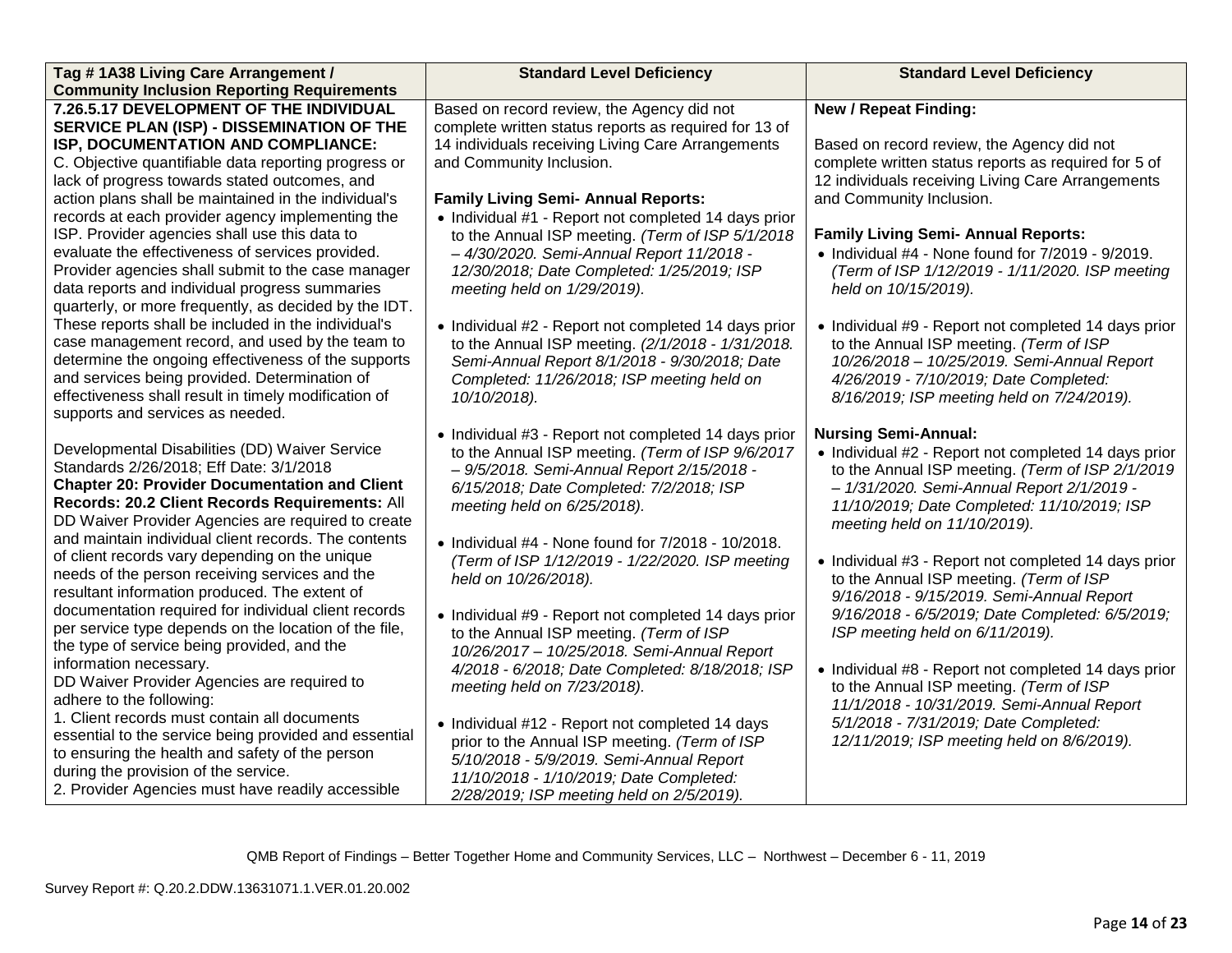records in home and community settings in paper or electronic form. Secure access to electronic records

through the Therap web-based system using computers or mobile devices is acceptable. 3. Provider Agencies are responsible for ensuring

that all plans created by nurses, RDs, therapists or BSCs are present in all needed settings.

4. Provider Agencies must maintain records of all documents produced by agency personnel or contractors on behalf of each person, including any routine notes or data, annual assessments, semiannual reports, evidence of training provided/received, progress notes, and any other interactions for which billing is generated.

5. Each Provider Agency is responsible for maintaining the daily or other contact notes documenting the nature and frequency of service delivery, as well as data tracking only for the services provided by their agency.

6. The current Client File Matrix found in Appendix A Client File Matrix details the minimum requirements for records to be stored in agency office files, the delivery site, or with DSP while providing services in the community.

7. All records pertaining to JCMs must be retained permanently and must be made available to DDSD upon request, upon the termination or expiration of a provider agreement, or upon provider withdrawal from services.

# **Chapter 19: Provider Reporting Requirements:**

**19.5 Semi-Annual Reporting:** The semi-annual report provides status updates to life circumstances, health, and progress toward ISP goals and/or goals related to professional and clinical services provided through the DD Waiver. This report is submitted to the CM for review and may guide actions taken by the person's IDT if necessary. Semi-annual reports may be requested by DDSD for QA activities. Semi-annual reports are required as follows: 1. DD Waiver Provider Agencies, except AT, EMSP,

- Individual #13 None found for 10/2018 3/2019. *(Term of ISP 10/1/2018 - 9/30/2019);* Report not completed 14 days prior to the Annual ISP meeting. *(Term of ISP 10/1/2017 - 9/30/2018). Semi-Annual Report 4/2018; Date Completed: 5/18/2018; ISP meeting held on 5/29/2018).*
- Individual #14 Report not completed 14 days prior to the Annual ISP meeting. *(Term of ISP 10/1/2017 - 9/30/2018. Semi-Annual Report 4/1/2018 - 4/30/2018; Date Completed: 5/18/2018; ISP meeting held on 5/29/2018).*

## **Community Integrated Employment Services Semi-Annual Reports:**

- Individual #5 None found for 7/2018 2/2019. *(Term of ISP 7/9/2018 - 7/8/2019);* Report not completed 14 days prior to the Annual ISP meeting. *(Term of ISP 7/9/2017 -7/8/2018. Semi-Annual Report 1/2018 - 3/2018; Date Completed: 4/4/2018; ISP meeting held on 4/4/2018).*
- Individual #11 None found for 10/2018 4/2019. *(Term of ISP 10/15/2018 - 10/14/2019.);* Report not completed 14 days prior to the Annual ISP meeting. *(Term of ISP 10/15/2017 – 10/14/2018. Semi-Annual Report 10/15/2017 - 10/14/2018; Date Completed: 2/13/2019; ISP meeting held on 7/25/2018).*
- Individual #12 Report not completed 14 days prior to the Annual ISP meeting. (*Semi-Annual Report 11/10/2018 - 1/10/2019; Date Completed: 2/1/2019; ISP meeting held on 2/5/2019).*

## **Customized Community Supports Semi-Annual Reports:**

• Individual #3 - Report not completed 14 days prior to the Annual ISP meeting. *(Term of ISP 9/6/2017 - 9/15/2019. Semi-Annual Report 2/15/2018 -*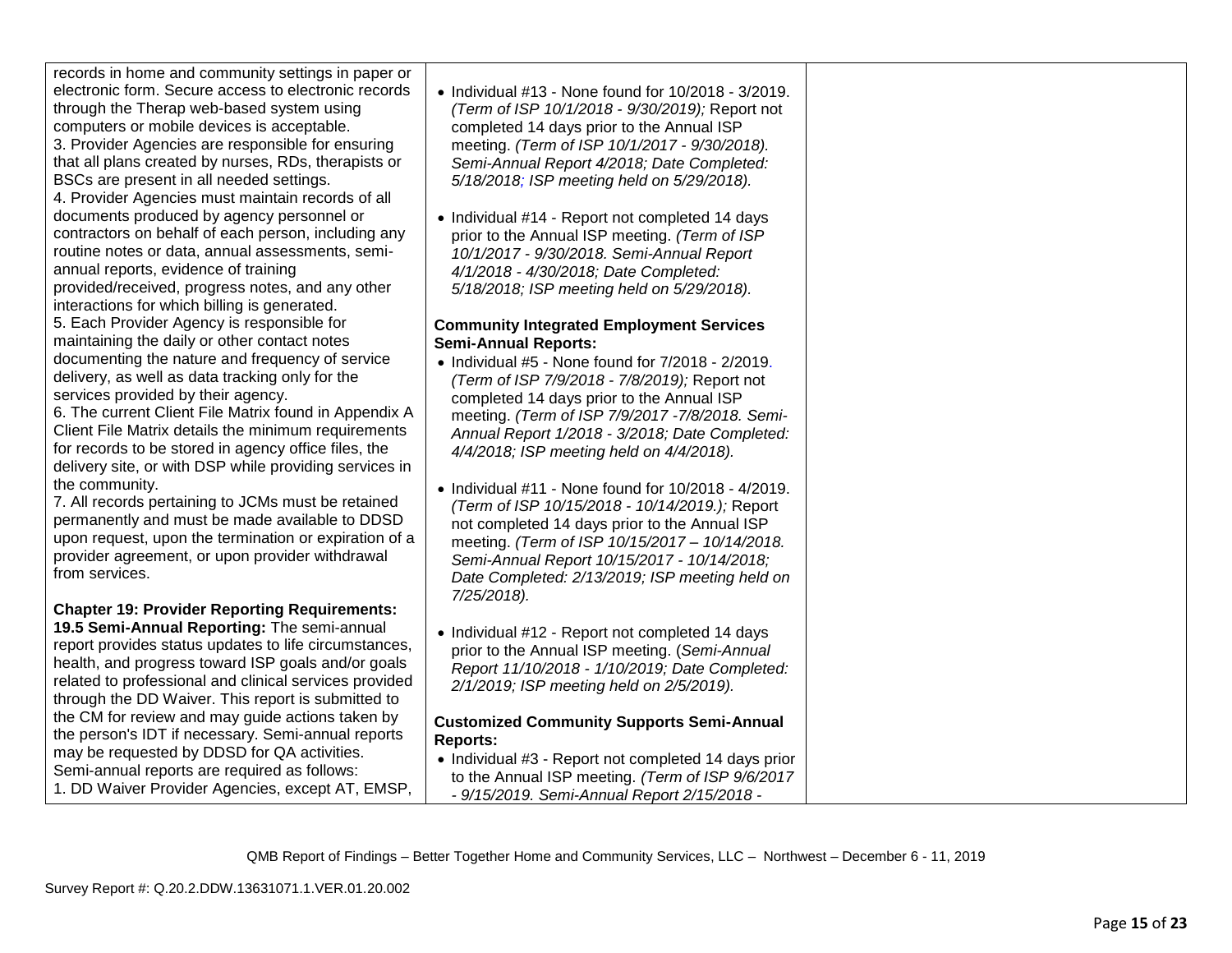| Supplemental Dental, PRSC, SSE and Crisis                                                             | 6/15/2018; Date Completed: 7/3/2018; ISP                                                                     |  |
|-------------------------------------------------------------------------------------------------------|--------------------------------------------------------------------------------------------------------------|--|
| Supports, must complete semi-annual reports.<br>2. A Respite Provider Agency must submit a semi-      | meeting held on 6/25/2018).                                                                                  |  |
| annual progress report to the CM that describes                                                       | $\bullet$ Individual #7 - None found for 4/2018 - 6/2018.                                                    |  |
| progress on the Action Plan(s) and Desired                                                            | (Term of ISP 10/1/2018 - 9/30/2019. ISP meeting                                                              |  |
| Outcome(s) when Respite is the only service                                                           | held on 6/26/2018).                                                                                          |  |
| included in the ISP other than Case Management for                                                    |                                                                                                              |  |
| an adult age 21 or older.                                                                             | • Individual #8 - Report not completed 14 days prior                                                         |  |
| 3. The first semi-annual report will cover the time                                                   | to the Annual ISP meeting. (11/1/2017 -                                                                      |  |
| from the start of the person's ISP year until the end                                                 | 10/31/2018. Semi-Annual Report 5/2018 -                                                                      |  |
| of the subsequent six-month period (180 calendar                                                      | 10/2018; Date Completed: 2/2/2019; ISP meeting                                                               |  |
| days) and is due ten calendar days after the period                                                   | held on 7/24/2018).                                                                                          |  |
| ends (190 calendar days).                                                                             |                                                                                                              |  |
| 4. The second semi-annual report is integrated into                                                   | • Individual #12 - Report not completed 14 days                                                              |  |
| the annual report or professional assessment/annual                                                   | prior to the Annual ISP meeting. (Term of ISP                                                                |  |
| re-evaluation when applicable and is due 14                                                           | 5/10/2017 - 5/9/2018. Semi-Annual Report                                                                     |  |
| calendar days prior to the annual ISP meeting.                                                        | 11/2018 - 1/9/2019; Date Completed: 2/2/2019;                                                                |  |
| 5. Semi-annual reports must contain at a minimum<br>written documentation of:                         | ISP meeting held on 2/5/2019).                                                                               |  |
| a. the name of the person and date on each page;                                                      |                                                                                                              |  |
| b. the timeframe that the report covers;                                                              | • Individual $#13$ – None found for $10/2018 - 3/2019$ .<br>(Term of ISP 10/1/2018 - 9/30/2019.); Report not |  |
| c. timely completion of relevant activities from ISP                                                  | completed 14 days prior to the Annual ISP                                                                    |  |
| Action Plans or clinical service goals during                                                         | meeting. (Term of ISP 10/1/2017 - 9/30/2019.                                                                 |  |
| timeframe the report is covering;                                                                     | Semi-Annual Report 4/2018 - 9/2018; Date                                                                     |  |
| d. a description of progress towards Desired                                                          | Completed: 3/11/2019; ISP meeting held on                                                                    |  |
| Outcomes in the ISP related to the service provided;                                                  | 5/29/2018).                                                                                                  |  |
| e. a description of progress toward any service                                                       |                                                                                                              |  |
| specific or treatment goals when applicable (e.g.                                                     | • Individual #14 - None found for 10/2018 - 3/2019.                                                          |  |
| health related goals for nursing);                                                                    | (Term of ISP 10/1/2018 - 9/30/2019.); Report not                                                             |  |
| f. significant changes in routine or staffing if                                                      | completed 14 days prior to the Annual ISP                                                                    |  |
| applicable;                                                                                           | meeting. (Term of ISP 10/2017- 9/30/2018. Semi-                                                              |  |
| g. unusual or significant life events, including<br>significant change of health or behavioral health | Annual Report 4/1/2018 - 9/30/2018; Date                                                                     |  |
| condition;                                                                                            | Completed: 3/11/2019; ISP meeting held on                                                                    |  |
| h. the signature of the agency staff responsible for                                                  | $5/18/2018$ ).                                                                                               |  |
| preparing the report; and                                                                             |                                                                                                              |  |
| i. any other required elements by service type that                                                   | <b>Nursing Semi-Annual / Quarterly Reports:</b>                                                              |  |
| are detailed in these standards.                                                                      | • Individual #2 - Report not completed 14 days prior<br>to the Annual ISP meeting. (Term of ISP 2/1/2018     |  |
|                                                                                                       | - 1/31/2019. Semi-Annual Report 2/1/2018 -                                                                   |  |
|                                                                                                       | 1/31/2019; Date Completed: 5/20/2019; ISP                                                                    |  |
|                                                                                                       | meeting held on 10/10/2018).                                                                                 |  |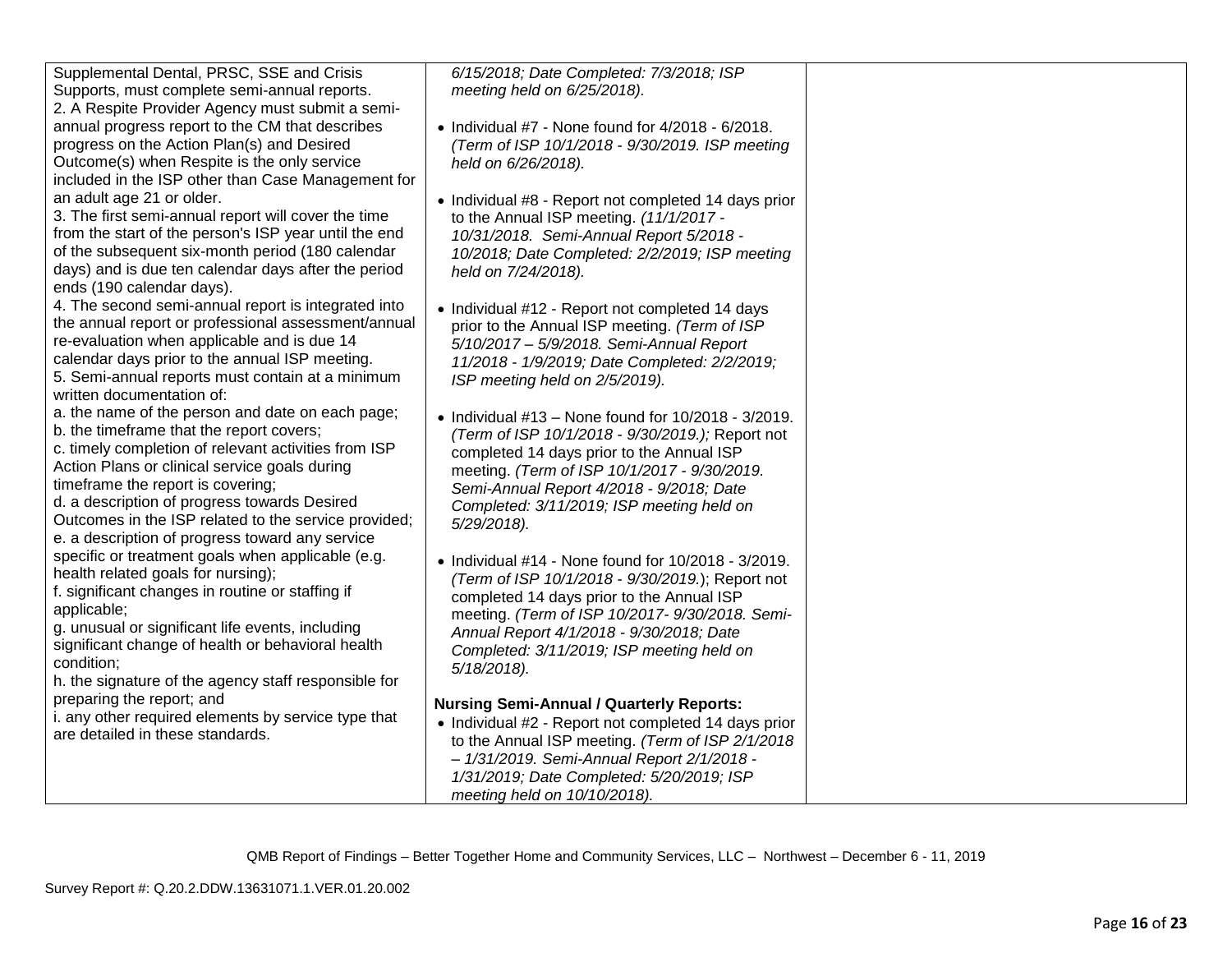| • Individual #3 - Report not completed 14 days prior<br>to the Annual ISP meeting. (Term of ISP<br>9/16/2017 - 9/15/2018. Semi-Annual Report<br>4/2018 - 6/2018; Date Completed: 5/14/2019; ISP<br>meeting held on 6/25/2018).<br>• Individual #7 - Report not completed 14 days prior<br>to the Annual ISP meeting. (Term of ISP<br>10/1/2017 - 9/30/2018. Semi-Annual Report<br>4/2018 - 6/2018; Date Completed: 5/22/2019; ISP<br>meeting held on 6/26/2018).<br>• Individual $#8$ - None found for $11/2018 - 4/2019$<br>and 5/2018 - 6/2018. (Term of ISP 11/1/2018 -<br>10/31/2019. ISP meeting held on 7/24/2018).<br>• Individual #12 - Report not completed 14 days<br>prior to the Annual ISP meeting. (Term of ISP<br>5/10/2018 - 5/9/2019. Semi-Annual Report<br>11/10/2018 - 5/9/2019; Date Completed:<br>5/20/2019; ISP meeting held on 2/5/2019).<br>• Individual #13 - Report not completed 14 days<br>prior to the Annual ISP meeting. (Term of ISP<br>10/1/2017 - 9/30/2018. Semi-Annual Report<br>8/2017 - 5/2018; Date Completed: 5/20/2019; ISP<br>meeting held on 5/29/2018).<br>• Individual #14 - Report not completed 14 days<br>prior to the Annual ISP meeting. (Term of ISP<br>10/1/2018 - 9/30/2019. Semi-Annual Report<br>8/1/2017 - 5/24/2018; Date Completed:<br>5/24/2018; ISP meeting held on 5/29/2018). |  |
|---------------------------------------------------------------------------------------------------------------------------------------------------------------------------------------------------------------------------------------------------------------------------------------------------------------------------------------------------------------------------------------------------------------------------------------------------------------------------------------------------------------------------------------------------------------------------------------------------------------------------------------------------------------------------------------------------------------------------------------------------------------------------------------------------------------------------------------------------------------------------------------------------------------------------------------------------------------------------------------------------------------------------------------------------------------------------------------------------------------------------------------------------------------------------------------------------------------------------------------------------------------------------------------------------------------------------------------------|--|
|                                                                                                                                                                                                                                                                                                                                                                                                                                                                                                                                                                                                                                                                                                                                                                                                                                                                                                                                                                                                                                                                                                                                                                                                                                                                                                                                             |  |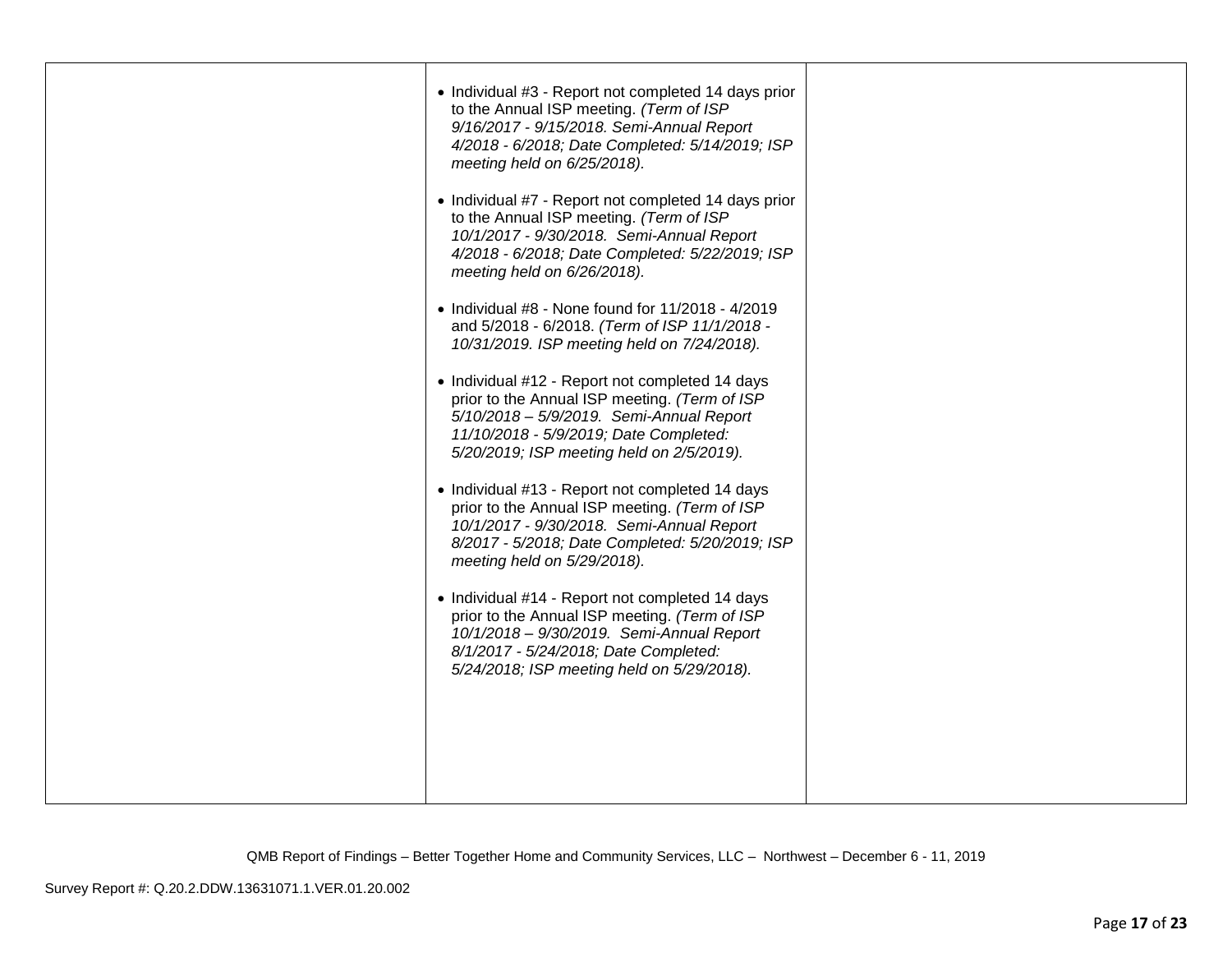| <b>Standard of Care</b>                                 | <b>Routine Survey Deficiencies</b><br>May 17 - 23, 2019                                                                                                 | <b>Verification Survey New and Repeat Deficiencies</b><br>December 6 - 11, 2019 |
|---------------------------------------------------------|---------------------------------------------------------------------------------------------------------------------------------------------------------|---------------------------------------------------------------------------------|
|                                                         | Service Domain: Qualified Providers - The State monitors non-licensed/non-certified providers to assure adherence to waiver requirements. The State     |                                                                                 |
|                                                         | implements its policies and procedures for verifying that provider training is conducted in accordance with State requirements and the approved waiver. |                                                                                 |
| Tag #1A26 Consolidated On-line Registry                 | <b>Standard Level Deficiency</b>                                                                                                                        | <b>Standard Level Deficiency</b>                                                |
| <b>Employee Abuse Registry</b>                          |                                                                                                                                                         |                                                                                 |
| NMAC 7.1.12.8 - REGISTRY ESTABLISHED;                   | <b>NA</b>                                                                                                                                               | <b>New Finding:</b>                                                             |
| PROVIDER INQUIRY REQUIRED: Upon the                     |                                                                                                                                                         |                                                                                 |
| effective date of this rule, the department has         |                                                                                                                                                         | Based on record review, the Agency did not                                      |
| established and maintains an accurate and complete      |                                                                                                                                                         | maintain documentation in the employee's personnel                              |
| electronic registry that contains the name, date of     |                                                                                                                                                         | records that evidenced inquiry into the Employee                                |
| birth, address, social security number, and other       |                                                                                                                                                         | Abuse Registry prior to employment for 1 of 72                                  |
| appropriate identifying information of all persons      |                                                                                                                                                         | Agency Personnel.                                                               |
| who, while employed by a provider, have been            |                                                                                                                                                         |                                                                                 |
| determined by the department, as a result of an         |                                                                                                                                                         | The following Agency Personnel records                                          |
| investigation of a complaint, to have engaged in a      |                                                                                                                                                         | contained evidence that indicated the Employee                                  |
| substantiated registry-referred incident of abuse,      |                                                                                                                                                         | Abuse Registry check was completed after hire:                                  |
| neglect or exploitation of a person receiving care or   |                                                                                                                                                         |                                                                                 |
| services from a provider. Additions and updates to      |                                                                                                                                                         | <b>Direct Support Personnel (DSP):</b>                                          |
| the registry shall be posted no later than two (2)      |                                                                                                                                                         | $\bullet$ #580 - Date of hire 10/1/2019, completed                              |
| business days following receipt. Only department        |                                                                                                                                                         | 12/9/2019.                                                                      |
| staff designated by the custodian may access,           |                                                                                                                                                         |                                                                                 |
| maintain and update the data in the registry.           |                                                                                                                                                         |                                                                                 |
| A. Provider requirement to inquire of registry. A       |                                                                                                                                                         |                                                                                 |
| provider, prior to employing or contracting with an     |                                                                                                                                                         |                                                                                 |
| employee, shall inquire of the registry whether the     |                                                                                                                                                         |                                                                                 |
| individual under consideration for employment or        |                                                                                                                                                         |                                                                                 |
| contracting is listed on the registry.                  |                                                                                                                                                         |                                                                                 |
| B. Prohibited employment. A provider may not            |                                                                                                                                                         |                                                                                 |
| employ or contract with an individual to be an          |                                                                                                                                                         |                                                                                 |
| employee if the individual is listed on the registry as |                                                                                                                                                         |                                                                                 |
| having a substantiated registry-referred incident of    |                                                                                                                                                         |                                                                                 |
| abuse, neglect or exploitation of a person receiving    |                                                                                                                                                         |                                                                                 |
| care or services from a provider.                       |                                                                                                                                                         |                                                                                 |
| C. Applicant's identifying information required.        |                                                                                                                                                         |                                                                                 |
| In making the inquiry to the registry prior to          |                                                                                                                                                         |                                                                                 |
| employing or contracting with an employee, the          |                                                                                                                                                         |                                                                                 |
| provider shall use identifying information concerning   |                                                                                                                                                         |                                                                                 |
| the individual under consideration for employment or    |                                                                                                                                                         |                                                                                 |
| contracting sufficient to reasonably and completely     |                                                                                                                                                         |                                                                                 |
| search the registry, including the name, address,       |                                                                                                                                                         |                                                                                 |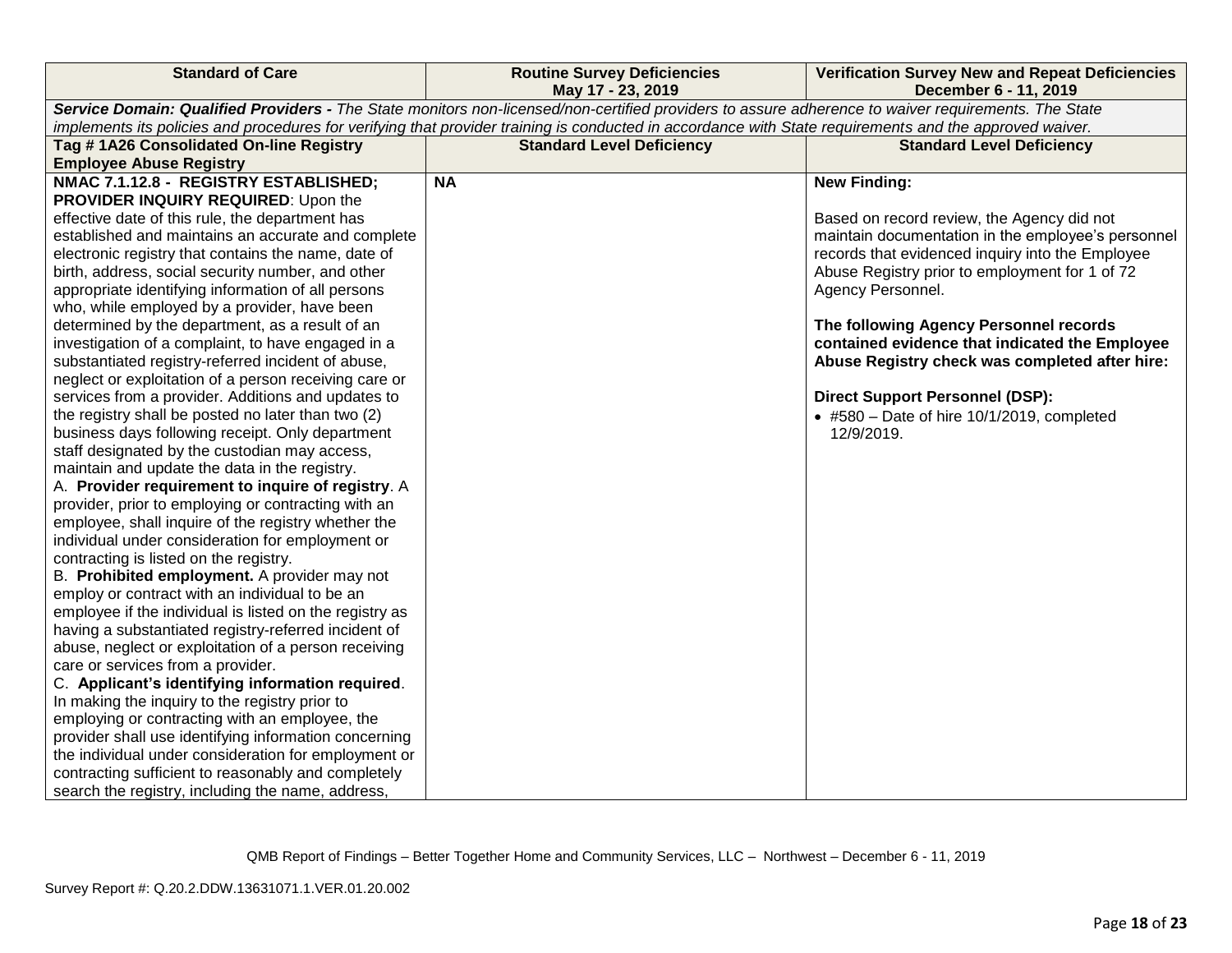| date of birth, social security number, and other                                             |  |
|----------------------------------------------------------------------------------------------|--|
| appropriate identifying information required by the                                          |  |
| registry.                                                                                    |  |
| D. Documentation of inquiry to registry. The<br>provider shall maintain documentation in the |  |
| employee's personnel or employment records that                                              |  |
| evidences the fact that the provider made an inquiry                                         |  |
| to the registry concerning that employee prior to                                            |  |
| employment. Such documentation must include                                                  |  |
| evidence, based on the response to such inquiry                                              |  |
| received from the custodian by the provider, that the                                        |  |
| employee was not listed on the registry as having a                                          |  |
| substantiated registry-referred incident of abuse,                                           |  |
| neglect or exploitation.                                                                     |  |
| E. Documentation for other staff. With respect to                                            |  |
| all employed or contracted individuals providing                                             |  |
| direct care who are licensed health care                                                     |  |
| professionals or certified nurse aides, the provider                                         |  |
| shall maintain documentation reflecting the                                                  |  |
| individual's current licensure as a health care                                              |  |
| professional or current certification as a nurse aide.                                       |  |
| F. Consequences of noncompliance. The                                                        |  |
| department or other governmental agency having                                               |  |
| regulatory enforcement authority over a provider                                             |  |
| may sanction a provider in accordance with                                                   |  |
| applicable law if the provider fails to make an                                              |  |
| appropriate and timely inquiry of the registry, or fails                                     |  |
| to maintain evidence of such inquiry, in connection                                          |  |
| with the hiring or contracting of an employee; or for                                        |  |
| employing or contracting any person to work as an                                            |  |
| employee who is listed on the registry. Such                                                 |  |
| sanctions may include a directed plan of correction,                                         |  |
| civil monetary penalty not to exceed five thousand                                           |  |
| dollars (\$5000) per instance, or termination or non-                                        |  |
| renewal of any contract with the department or other<br>governmental agency.                 |  |
|                                                                                              |  |
|                                                                                              |  |
|                                                                                              |  |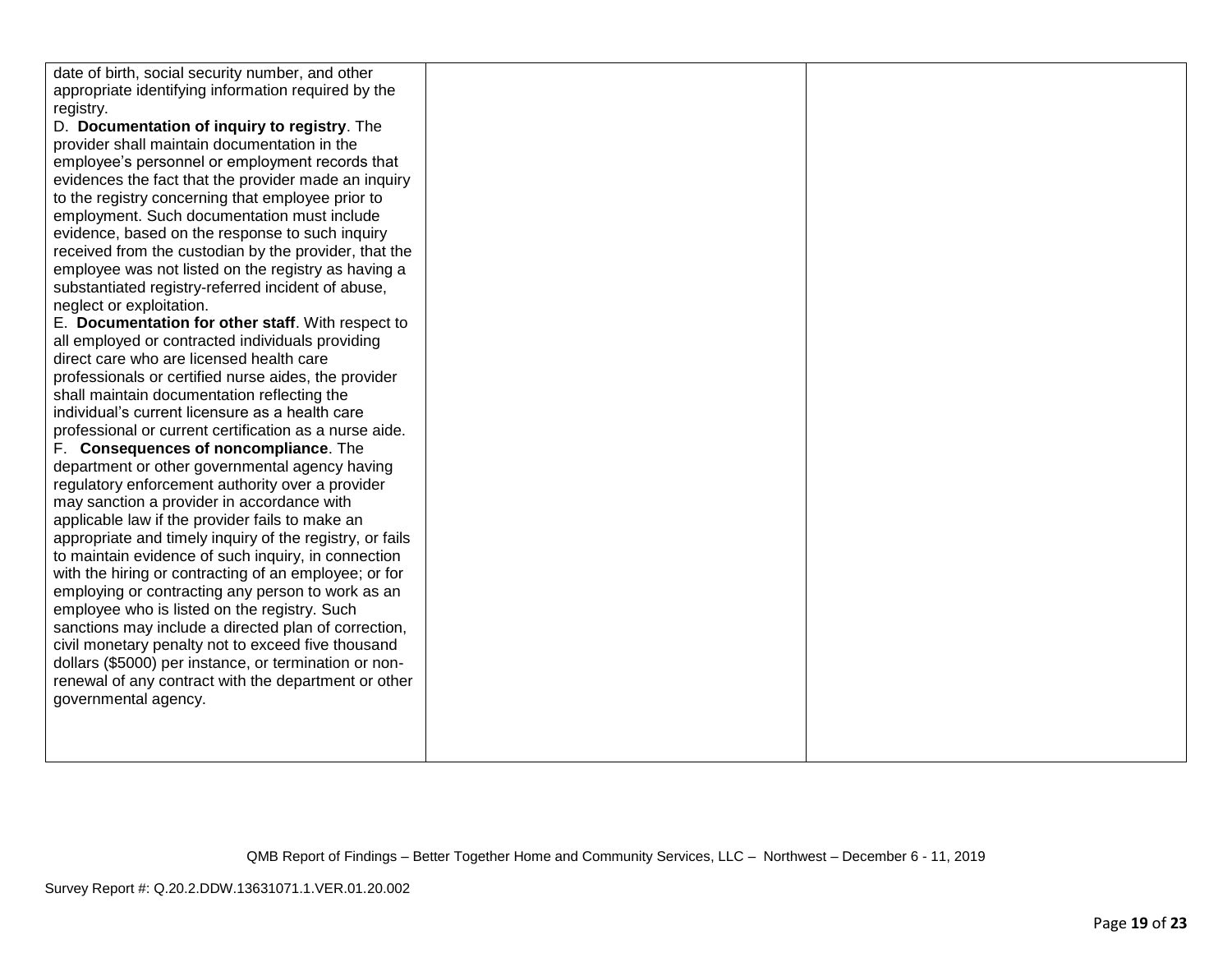| <b>Standard of Care</b>                                                                                                                                          | <b>Routine Survey Deficiencies</b><br>May 17 - 23, 2019 | <b>Verification Survey New and Repeat Deficiencies</b><br>December 6 - 11, 2019 |  |  |
|------------------------------------------------------------------------------------------------------------------------------------------------------------------|---------------------------------------------------------|---------------------------------------------------------------------------------|--|--|
| Service Domain: Service Plans: ISP Implementation - Services are delivered in accordance with the service plan, including type, scope, amount, duration and      |                                                         |                                                                                 |  |  |
| frequency specified in the service plan.                                                                                                                         |                                                         |                                                                                 |  |  |
| Tag # 1A32 Administrative Case File: Individual                                                                                                                  | <b>Condition of Participation Level Deficiency</b>      | <b>COMPLETE</b>                                                                 |  |  |
| <b>Service Plan Implementation</b>                                                                                                                               |                                                         |                                                                                 |  |  |
| Tag # IS04 Community Life Engagement                                                                                                                             | <b>Standard Level Deficiency</b>                        | <b>COMPLETE</b>                                                                 |  |  |
|                                                                                                                                                                  |                                                         |                                                                                 |  |  |
| Tag # LS14 Residential Service Delivery Site                                                                                                                     | <b>Condition of Participation Level Deficiency</b>      | <b>COMPLETE</b>                                                                 |  |  |
| <b>Case File (ISP and Healthcare requirements)</b>                                                                                                               |                                                         |                                                                                 |  |  |
| Service Domain: Qualified Providers - The State monitors non-licensed/non-certified providers to assure adherence to waiver requirements. The State              |                                                         |                                                                                 |  |  |
| implements its policies and procedures for verifying that provider training is conducted in accordance with State requirements and the approved waiver.          |                                                         |                                                                                 |  |  |
| Tag #1A22 Agency Personnel Competency                                                                                                                            | <b>Condition of Participation Level Deficiency</b>      | <b>COMPLETE</b>                                                                 |  |  |
|                                                                                                                                                                  |                                                         |                                                                                 |  |  |
| Tag #1A25.1 Caregiver Criminal History                                                                                                                           | <b>Condition of Participation Level Deficiency</b>      | <b>COMPLETE</b>                                                                 |  |  |
| <b>Screening</b>                                                                                                                                                 |                                                         |                                                                                 |  |  |
| Service Domain: Health and Welfare – The state, on an ongoing basis, identifies, addresses and seeks to prevent occurrences of abuse, neglect and                |                                                         |                                                                                 |  |  |
| exploitation. Individuals shall be afforded their basic human rights. The provider supports individuals to access needed healthcare services in a timely manner. |                                                         |                                                                                 |  |  |
| Tag #1A03 Continuous Quality Improvement                                                                                                                         | <b>Standard Level Deficiency</b>                        | <b>COMPLETE</b>                                                                 |  |  |
| <b>System &amp; KPIs</b>                                                                                                                                         |                                                         |                                                                                 |  |  |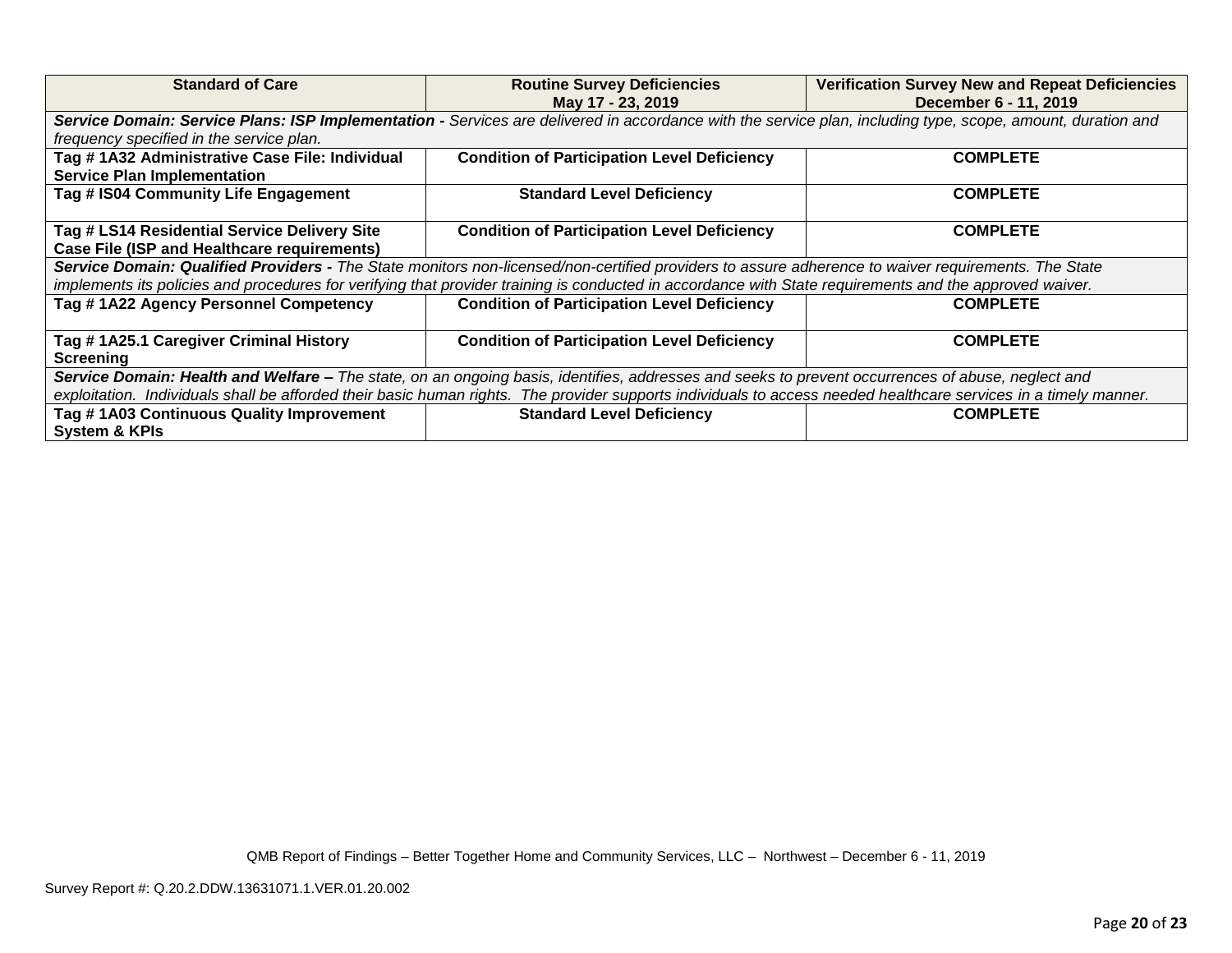|                                                                                                                                         | Verification Survey Plan of Correction, On-going QA/QI and Responsible Party                                                                                                                                                                                                                                                    | <b>Date Due</b> |
|-----------------------------------------------------------------------------------------------------------------------------------------|---------------------------------------------------------------------------------------------------------------------------------------------------------------------------------------------------------------------------------------------------------------------------------------------------------------------------------|-----------------|
| Tag #1A32.1 Administrative<br><b>Case File: Individual Service</b><br><b>Plan Implementation (Not</b><br><b>Completed at Frequency)</b> | Provider:<br>State your Plan of Correction for the deficiencies cited in this tag here (How is the deficiency going to<br>be corrected? This can be specific to each deficiency cited or if possible an overall correction?): $\rightarrow$                                                                                     |                 |
|                                                                                                                                         | <b>Provider:</b><br>Enter your ongoing Quality Assurance/Quality Improvement processes as it related to this tag<br>number here (What is going to be done? How many individuals is this going to affect? How often will this be<br>completed? Who is responsible? What steps will be taken if issues are found?): $\rightarrow$ |                 |
| Tag #1A38 Living Care<br><b>Arrangement / Community</b><br><b>Inclusion Reporting</b><br><b>Requirements</b>                            | Provider:<br>State your Plan of Correction for the deficiencies cited in this tag here (How is the deficiency going to<br>be corrected? This can be specific to each deficiency cited or if possible an overall correction?): $\rightarrow$                                                                                     |                 |
|                                                                                                                                         | <b>Provider:</b><br>Enter your ongoing Quality Assurance/Quality Improvement processes as it related to this tag<br>number here (What is going to be done? How many individuals is this going to affect? How often will this be<br>completed? Who is responsible? What steps will be taken if issues are found?): $\rightarrow$ |                 |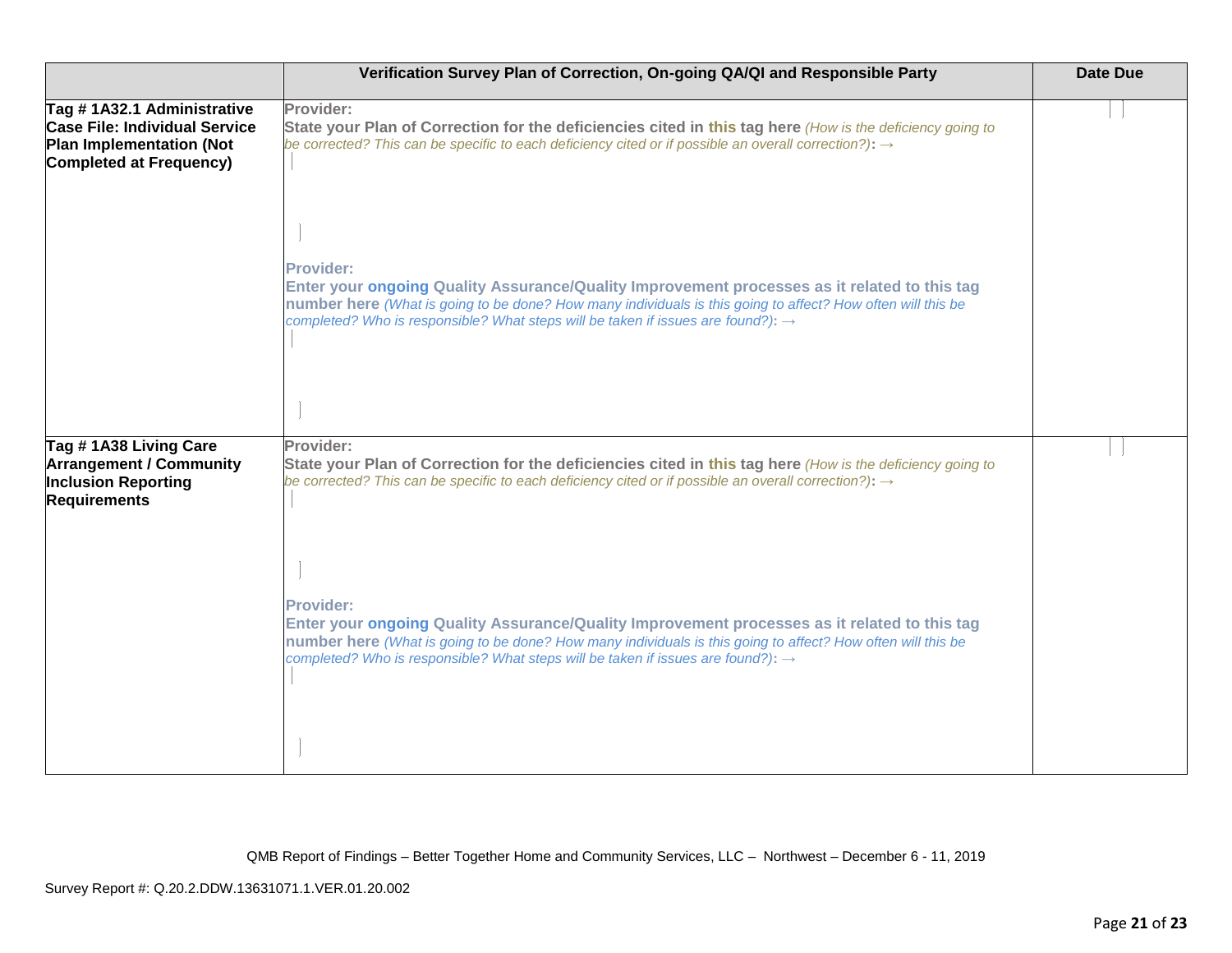| Tag #1A26 Consolidated On-<br>line Registry Employee<br><b>Abuse Registry</b> | Provider:<br>State your Plan of Correction for the deficiencies cited in this tag here (How is the deficiency going to<br>be corrected? This can be specific to each deficiency cited or if possible an overall correction?): $\rightarrow$                                                                                     |  |
|-------------------------------------------------------------------------------|---------------------------------------------------------------------------------------------------------------------------------------------------------------------------------------------------------------------------------------------------------------------------------------------------------------------------------|--|
|                                                                               | <b>Provider:</b><br>Enter your ongoing Quality Assurance/Quality Improvement processes as it related to this tag<br>number here (What is going to be done? How many individuals is this going to affect? How often will this be<br>completed? Who is responsible? What steps will be taken if issues are found?): $\rightarrow$ |  |